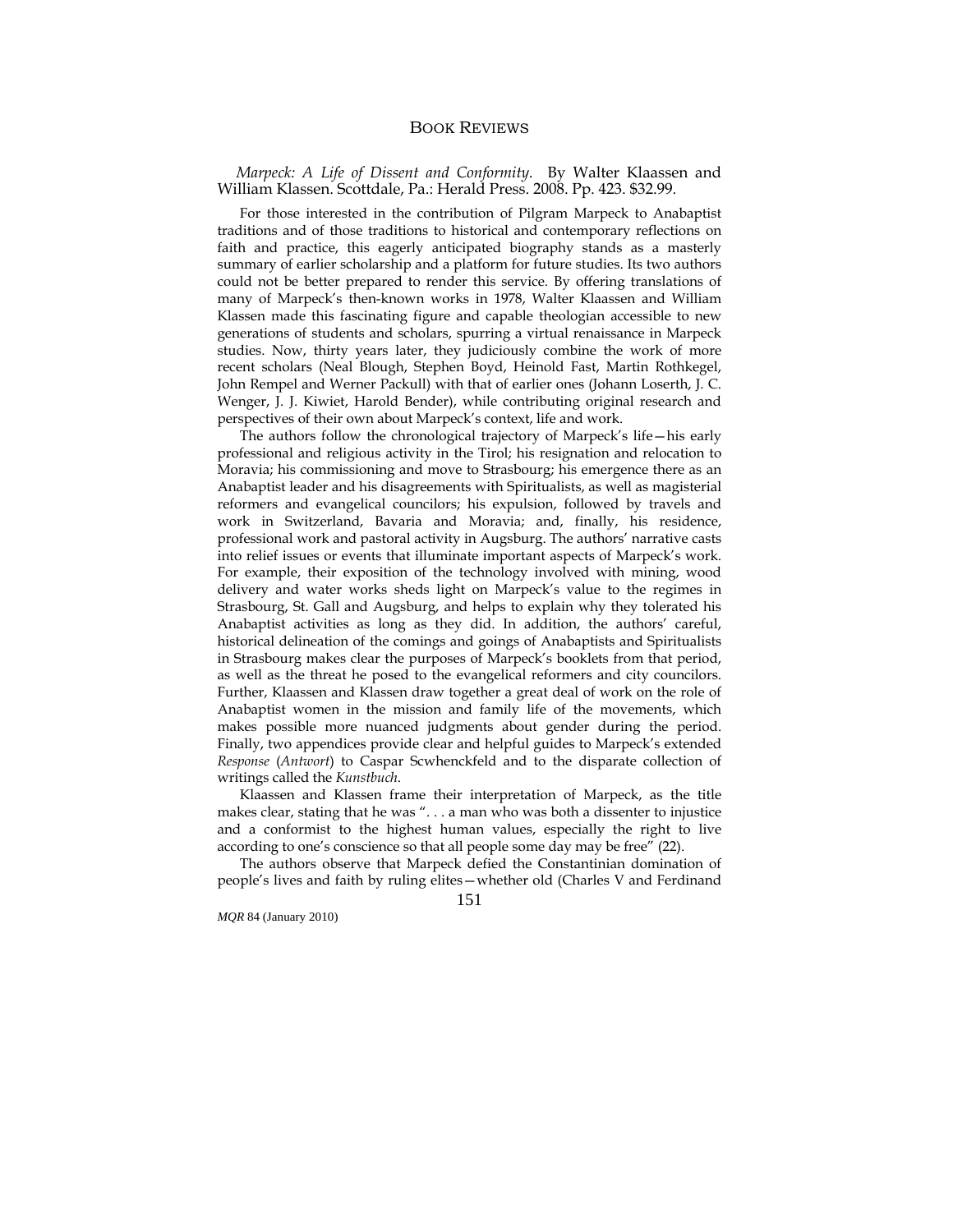I) or new (city councilors, such as Strasbourg's Jakob Sturm). Marpeck and his fellow believers insisted on seeking "forgiveness without the mediation of priest or bishop" (352). He strove to build communities of mutual respect from the bottom up, including miners and laborers, as well as those of noble birth. Affirming personal sovereignty in matters of faith and ethics, he rejected coercion in matters of faith and violence as a means to settle differences. Klaassen and Klassen offer a sustained analysis of Marpeck's nuanced and evolving position on the various oaths common to the period. His position, they claim, reserved the right to dissent from the use of deadly force, while affirming the claims on him by the authorities and his responsibilities to others outside the conventicle. As examples of that responsiveness, they detail the "public works projects in various cities, resulting in the direct improvement in people's living and working conditions" (352). Refusing to split "religious realities into inner and outer, spiritual and material," Marpeck believed the gathered Body of Christ must "affirm joy and make peace and justice available not just to members of the kingdom of God but to all humanity" (353).

 In all of these areas, Klaassen and Klassen effectively synthesize earlier scholarship and lay the foundation for further interesting work. I offer one example of possible future directions: their careful attention to the aims of Archduke Ferdinand I of Austria (later King of Bohemia and Holy Roman Emperor) and the connections Marpeck had with him throughout his life begs for further development.

 Ferdinand came to power in a time of increasing tension between dynastic rulers and leaders of the four estates—the clergy, nobility, the cities and the business community. His grandfather, Emperor Maximilian, tended to "ease the financial burdens and grant [the estates] even greater local autonomy" (76). By contrast, Ferdinand decided, early in his career, that he would protect and advance his monarchic prerogatives, with an insistence on obedience to the sacerdotal Roman faith as a central tool. At 19, he orchestrated, in Wiener-Neustadt, the public execution of seventeen civic leaders, "including the mayor of Vienna, nobles, judges, city councilors, and a distinguished professor" (75). Throughout his life, Ferdinand brooked no opinion or action—public or private—that challenged the authority of the Old Faith and, by extension, his own.

 When ordered to implement Ferdinand's religio-political policies of uniformity and obedience among the miners, Marpeck refused and resigned his office. Baptized in Moravia, Marpeck probably left for Strasbourg after Ferdinand sent a letter asking about his activities there. For the rest of his life, Marpeck encountered Ferdinand's persistent attempts, through threats of deadly force, to impose a Catholic uniformity throughout the empire.

 Adult baptism was a capital offense in the empire since the time of Justinian precisely because infant baptism was one of a number of practices that trained the bodies and minds of subjects to accept submission to the ruling elite. Baptism, then, was not simply a spiritual, or religious act; it was also a political, social and economic act. By constituting communities committed to mutual spiritual, social and economic service, adult baptism created new cultural spaces that served as antidotes to the deadening virus of domination spread by the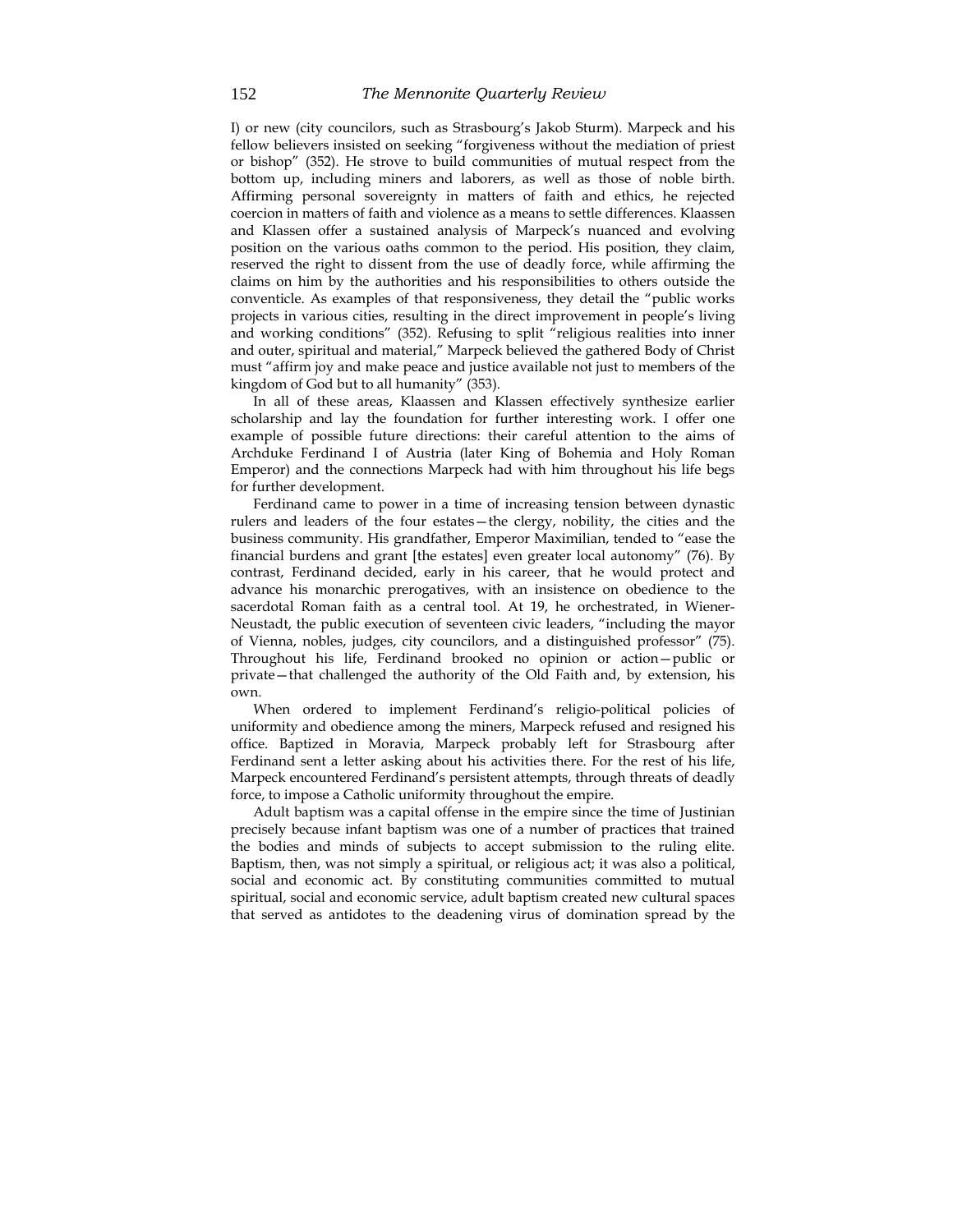#### *Book Reviews* 153

ruling elite's tactics of terror. The early enthusiasm and spread of Anabaptist ideas and practices among the miners he served in the Tirol, for example, must have been fueled, at least in part, by those new possibilities. For that reason, I agree and disagree with Klaassen and Klassen when they say:

But Marpeck was politically quite traditional. He upheld the legitimate authority of emperors, kings, and councils for the maintenance of social order. He had no vision for a new social order or political order such as that held by the Anabaptists of Münster in Westphalia or by John Calvin. But he believed in the autonomy of God's kingdom in the midst of the kingdoms of this world, and he devoted himself to that vision (26).

He did uphold legitimate, secular authorities—with some limits—as they regulated the exchange of goods and services necessary for the flourishing of an interdependent humanity. However, Marpeck's commitment to the autonomy of small, strictly voluntary communities of mutual support and discipline led to the possibility of a new, more just social and political order. Certainly, that order would not be imposed by force—as in Münster and Geneva—but could grow and spread as others were drawn to it.

*Wake Forest University* STEPHEN B. BOYD

*Mennonite Women in Canada: A History*. By Marlene Epp. Winnipeg: University of Manitoba Press. 2008. Pp. 378. \$50, cloth; \$26.95, paper.

\_\_\_\_\_\_\_\_\_\_\_\_\_\_\_

Marlene Epp's lyrical narrative captures her readers from her first words and carries them gently and swiftly through to her final chapter. Reading her prose is like coursing downstream on a wide, broad river; her explanations and guidance adroitly maneuver her readers into new streams of understandings and analysis. Her style is important—and capture us she must, for when it comes to writing history, scholars of Mennonite women often face a difficult and twofold challenge, that of defense and of education.

Historians of Mennonite women almost inevitably write from a defensive position. Their task, to legitimize Clio Yoder (the mythical muse of Mennonite women's history) to scholars of institutional and community memory, is fraught with stumbling blocks. These stumbling blocks—namely unawareness and aversion on the part of fellow scholars—rest on a cornerstone set in the broader community that has historically silenced women and that contains subgroups whose acceptance of patriarchy is considered normative. Within this context, writing women back into history is still viewed as somewhat suspect. It is a good thing that women's historians cultivate a great sense of humor. It is a better thing when historians like Marlene Epp pull out all the stops and write not only from their minds but also from their hearts, exhibiting a passion for a scholarly pursuit, which is also a cause, and an impressive ability to draw readers into the narrative. Some might criticize this as too political but writing women back into history is a political act and will remain so until women are as present in the narratives as they were in history.

There is also a dire need for education. As Epp notes in her introductory chapter, women's history among scholars of Mennonites remains shrouded in a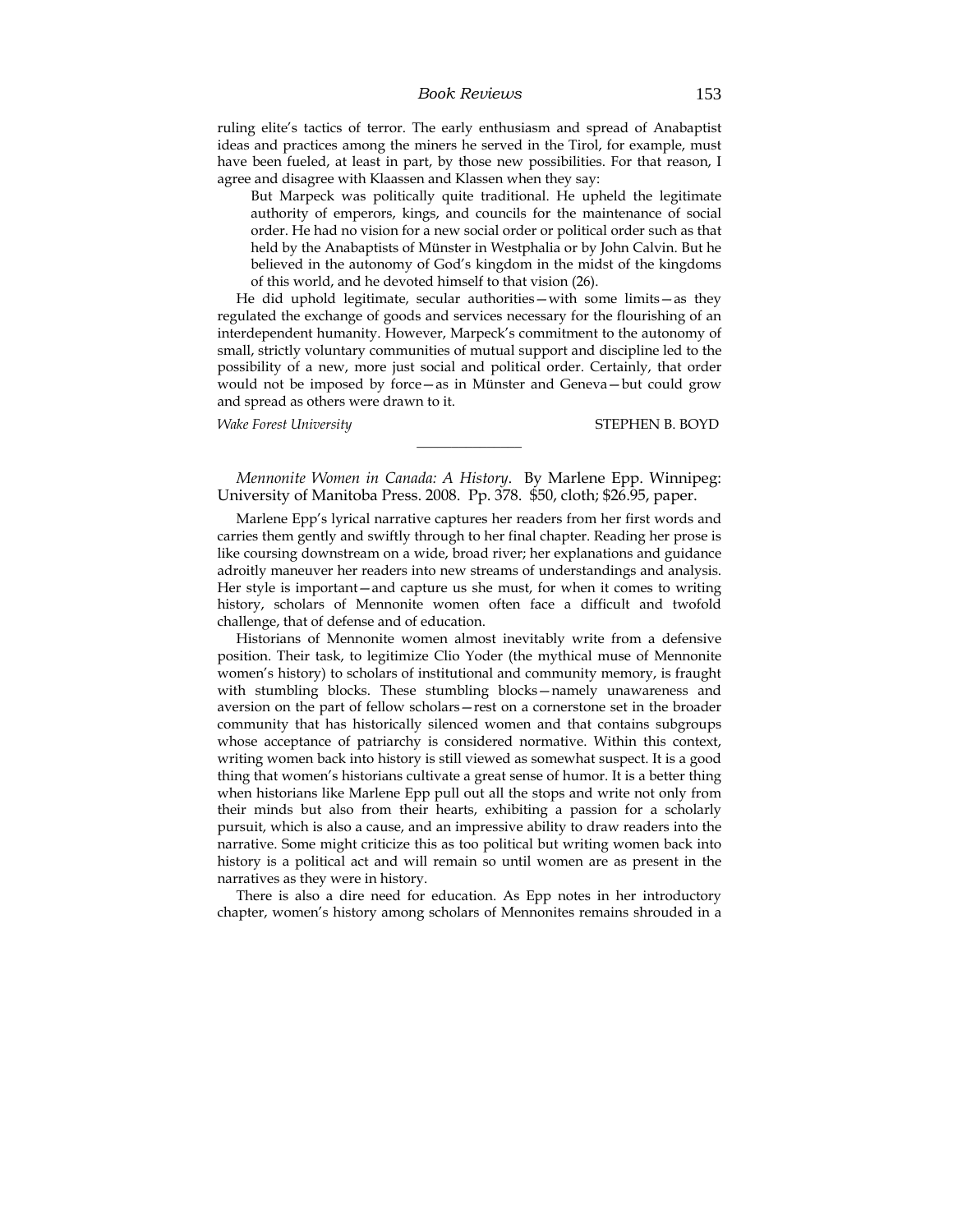low-lying fog. She offers recent examples of women being overlooked as church founders and community builders. When mentioned at all, they are usually listed as "wives of." But we know that women were more than "wives of." They were there, always there, doing work that shaped Mennonite institutions, communities and churches. While women's historians have graduated from including these "women worthies" in their narratives to posing questions about how gender is constructed among Anabaptist groups, in the general field of Mennonite history the fog has not lifted. To the task of illuminating the longforgotten and teaching theory, Epp uses all the tools at the historian's disposal. She tells stories, posits theories, and gives voice to the contexts and work of women's lives and experiences.

Epp starts each chapter with three stories or anecdotes that illustrate the chapter's major themes. Some readers might view her initial approach to women's history as a pass of sorts. Why start with stories? First, the stories serve to introduce the reader to the histories of particular Mennonite women. Here we meet women like Agatha Loewen Schmidt and Helen Loewen Warkentin. Agatha was a preacher who served her congregation long before women were sanctioned in the pulpit. Helen worked as a missionary in India for four decades and upon the establishment of an orphanage in her name and memory she was told, "But for your color, you are bone of our bone and pain of our pain." In Epp's book women are given a place in history as those whose work was critical, not marginal, to Mennonite institutions.

By including nonconformists, nonresisters and citizens, Epp reaches beyond missionaries, church builders and others whose contributions are perhaps easily identified. We meet nonconformist Malinda Bricker who objected to the plain dress codes of her time but nonetheless donned the bonnet and joined the church. We meet nonresisters who established homes, managed farms, worked and nurtured families with absent fathers, and supported the convictions of conscientious objector men. They did this in spite of being excluded from "the discourse regarding possibly the primary signifier over time of what it meant to be a Mennonite" (204). These women operated in a public sphere, their concerns and lives in part shaped by decisions meant to challenge the dominant political ideas of the day.

In a graceful inclusive sweep, Epp stretches even further out of the public sphere and into the private, including quilters, canners and writers, the women whose pursuits, often restricted by a domestic ideology, have not typically been recognized as "kingdom building." The stories illustrate deftly the applicability of feminist theory and gender analysis to Mennonite communities. Those establishment, community and lay historians who are open and who can hear women's voices speaking through time will, in Epp's book, learn how to include women in their narratives.

Of concern to women's historians is a rigorous application of theory. Separate spheres theory was first applied to extrapolate women's experience during the Industrial Revolution. Many women's historians have shown how the ideology and physical reality of separate spheres distinguished male from female, public from private, and work from home. Over time women's historians found the theory inadequate and theories of mutuality surpassed separate spheres.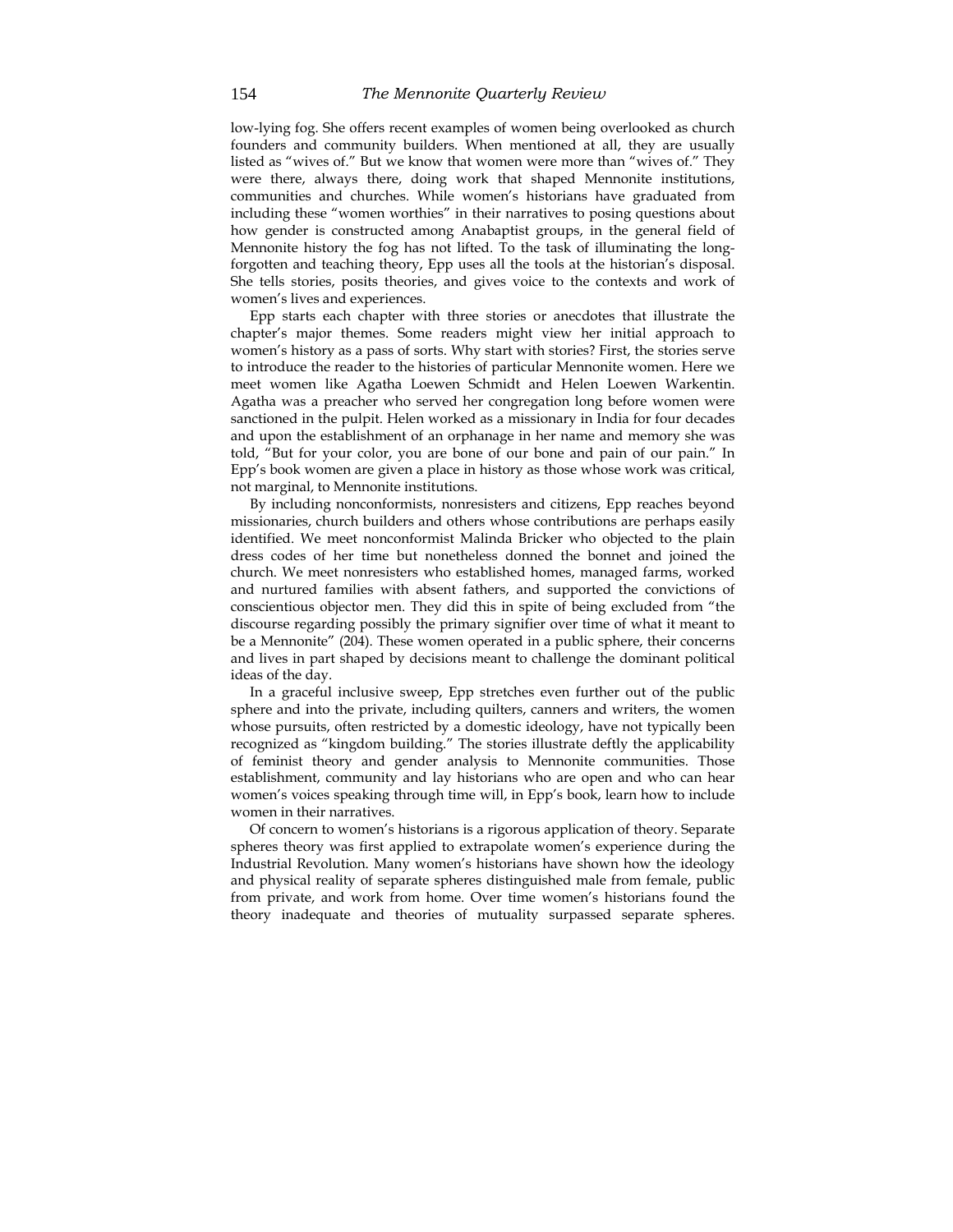However, Mennonite theological emphasis on a dual worldview, including a rejection of "worldly" influences, or a separation of "the world" from the "community of believers," may result in a particular brand of gender separation. Epp speculates that separate spheres theory remains pertinent to analyzing Mennonite women's spiritual and material lives. If one accepts this notion then women's canning, quilting, baking and sewing takes on a heightened significance for it is the work of material culture that has in large part shaped Mennonite identity.

And finally, Epp's analysis reaches to include diverse women. While many of her Mennonite women are traditional "ethnics" from European backgrounds, the narrative also includes stories of insider women whose skin color and ethnicities are different. We learn that Hmong (Laotian) immigrants experienced war, migration and resettlement in Canadian churches in ways surprisingly parallel to Russian Mennonite immigrants of the World War II era. Both groups of women contained large numbers of women heads of households, who after fleeing hardship and war and immigrating to new worlds (metaphorically and physically), faced significant challenges in participating in established churches.

Epp's inclusive vision invigorates Mennonite history, Canadian immigration history and the histories of women in religion. She presents a masterful synthesis of Mennonite women's history in Canada. The bibliography, an exhaustive list of the best writing in the field and a great source for any scholar looking to familiarize herself with the current state of the field, is contribution enough.

Although Epp's work shines through the fog, chasing away enveloping patriarchal clouds, it is hardly conceivable that the fog will evaporate any time soon. Perhaps the fog will lift when historians routinely - instead of selectively see women in their histories. Proud nonconformists, Mennonite groups have nevertheless largely borrowed their gendered expectations from the broader societies in which they find themselves. Given the state of Mennonite women's history, one could argue that while we borrow, we borrow late. In spite of the many fine contributions by Epp and others, Mennonite women's history lags behind other groups. On the other hand—and hear this, all ye graduate students—the field is still ripe, fertile and ready for the many, many unexplored gendered dimensions of women in the Mennonite Church and related communities.

**Eastern Mennonite University** KIMBERLY D. SCHMIDT

*Searching for Sacred Ground: The Journey of Chief Lawrence Hart, Mennonite.* By Raylene Hinz-Penner. Telford, Pa.: Cascadia Publishing House. 2007. Pp. 205. \$19.95.

\_\_\_\_\_\_\_\_\_\_\_\_\_\_

For a scholarly journal such as *The Mennonite Quarterly Review*, what are the criteria for this book? Those of religious studies? Mennonite studies? Literature? History and biography? All of these?

The subtitle can mislead. This volume is not only about Chief Hart as Mennonite; it surely also is about him as Cheyenne. Equally or more, it is about Raylene Hinz-Penner's personal search for spirituality. For that search, Hinz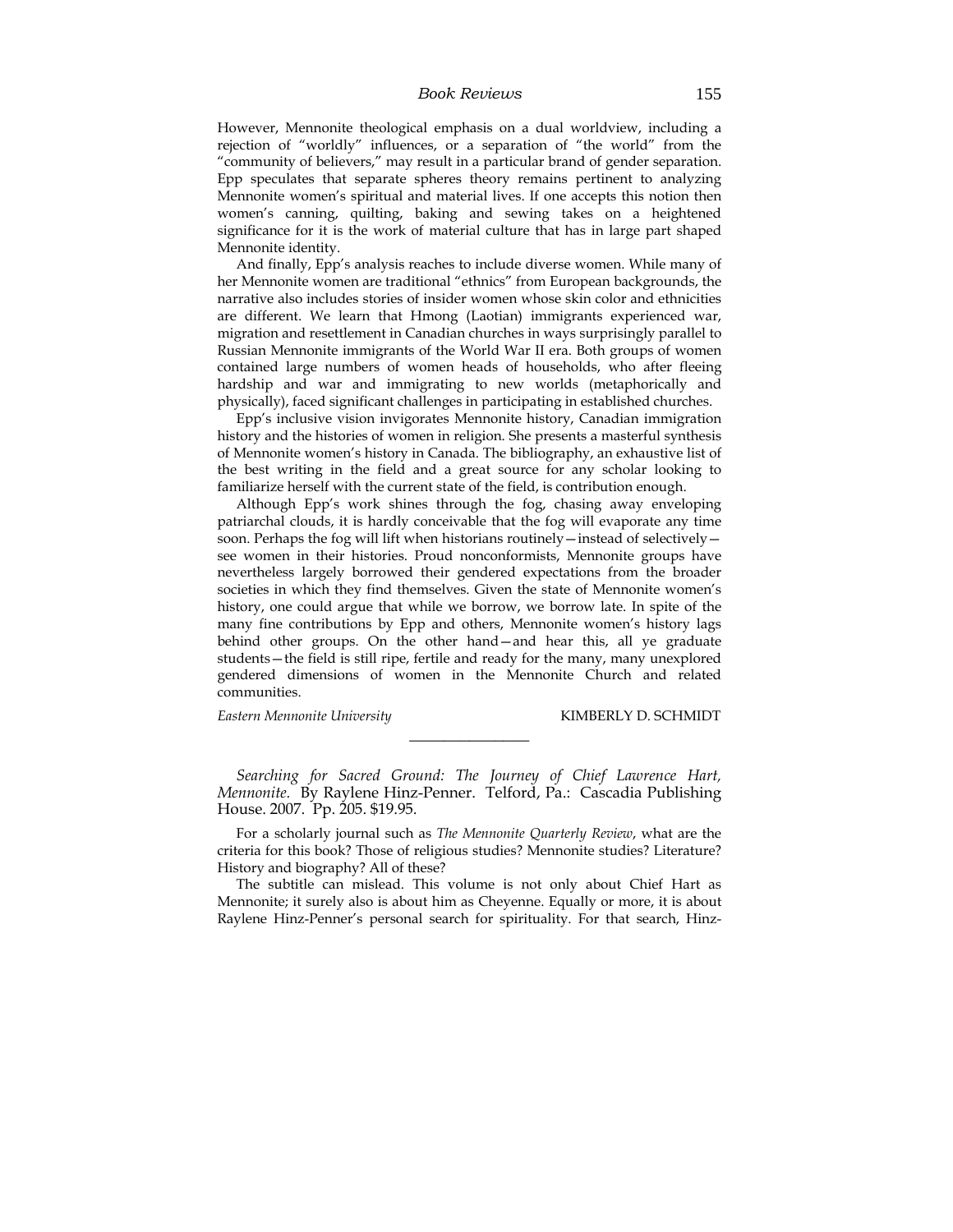Penner turned to Chief Hart and his story. Like Hart, she had been reared in rural Oklahoma, absorbing the moods of its landscape. She too was not only Mennonite but also deeply conscious of how, especially in Oklahoma, Mennonite and Native American histories have intertwined. Most of all, her personal religious quest led her to cherish traditional Cheyenne spirituality. Hart is both a Cheyenne peace chief and a Mennonite minister. In his story she found Mennonitism and Native American spirituality mixing to form a rich blend. As a work of personal inspiration and a source for religious studies, *Searching for Sacred Ground* clearly succeeds.

The book is also a primary-source document of Mennonite mood and outlook. Very often, the current outlook is one of inclusion, of joining hands across old boundaries. It also favors liturgies and ceremony (much of it borrowed) more than doctrine, and frequently seems to find inspiration in God's physical creation as much as in Scripture. If all that is true, Hinz-Penner's book illustrates the current Mennonite outlook.

Literary qualities? According to the book's ancillary information, Hinz-Penner has taught literature in colleges for many years and written poetry. In this book, not nearly all of her prose is remarkable, but some is. Especially as she describes the Oklahoma countryside or, even more, Cheyenne rituals or Hart's deep attachments, her language rises to poetry. At the same time, readers may not find the book's organization quite so artistic. As she wrote, she constantly shifted back and forth, often quite abruptly, from subject matter to her own feelings and responses, her personal history, her research process and her travels. Someone who picks up this book (as I did) for what the subtitle promises—that is, "*The Journey of Chief Lawrence Hart*"—may be irritated at the way she fragments Hart's story with excerpts about herself. Another Mennonite poet, Julie Kasdorf, writing *Joseph W. Yoder, Amish American*, used a different strategy. Kasdorf's book is roughly comparable to Hinz-Penner's, in that both used biography as a vehicle for personal agenda. But instead of intruding herself into the biography of Yoder, Kasdorf confined her personal agenda almost entirely to preface and afterword. The results are less intrusion, less fragmentation.

A fourth way to read *Searching for Sacred Ground* is as history. Historically, Lawrence Hart's biography and journey are worthy topics indeed. Born in 1933, Hart is a direct descendent of the well-known peace chief Black Kettle. Even more importantly, when Hart was 44 his tribe chose him to be a peace chief in Black Kettle's tradition. Deeply imprinted in Hart's consciousness are the searing stories of Black Kettle's survival in the historic Sand Creek massacre, his role in the Treaty of Medicine Lodge, and then, despite his strenuous efforts for peace, his death in the Washita Battle (or massacre) in 1868. Later, Hart's grandfather attended the famous or infamous Carlisle Indian School in Pennsylvania. Under the Dawes Act of 1887, whose policies attacked tribes' cultures and ways, the grandfather and Hart's father became settled farmers. Meanwhile, the grandfather traveled over several states as a leader of the Native American Church, which had emerged out of the peyote cult.

Meanwhile also, German-speaking Mennonites began missions among the Cheyenne and Arapaho tribes. Hart's grandmother and mother became Mennonites and his father a lay Mennonite minister. Rather late in life the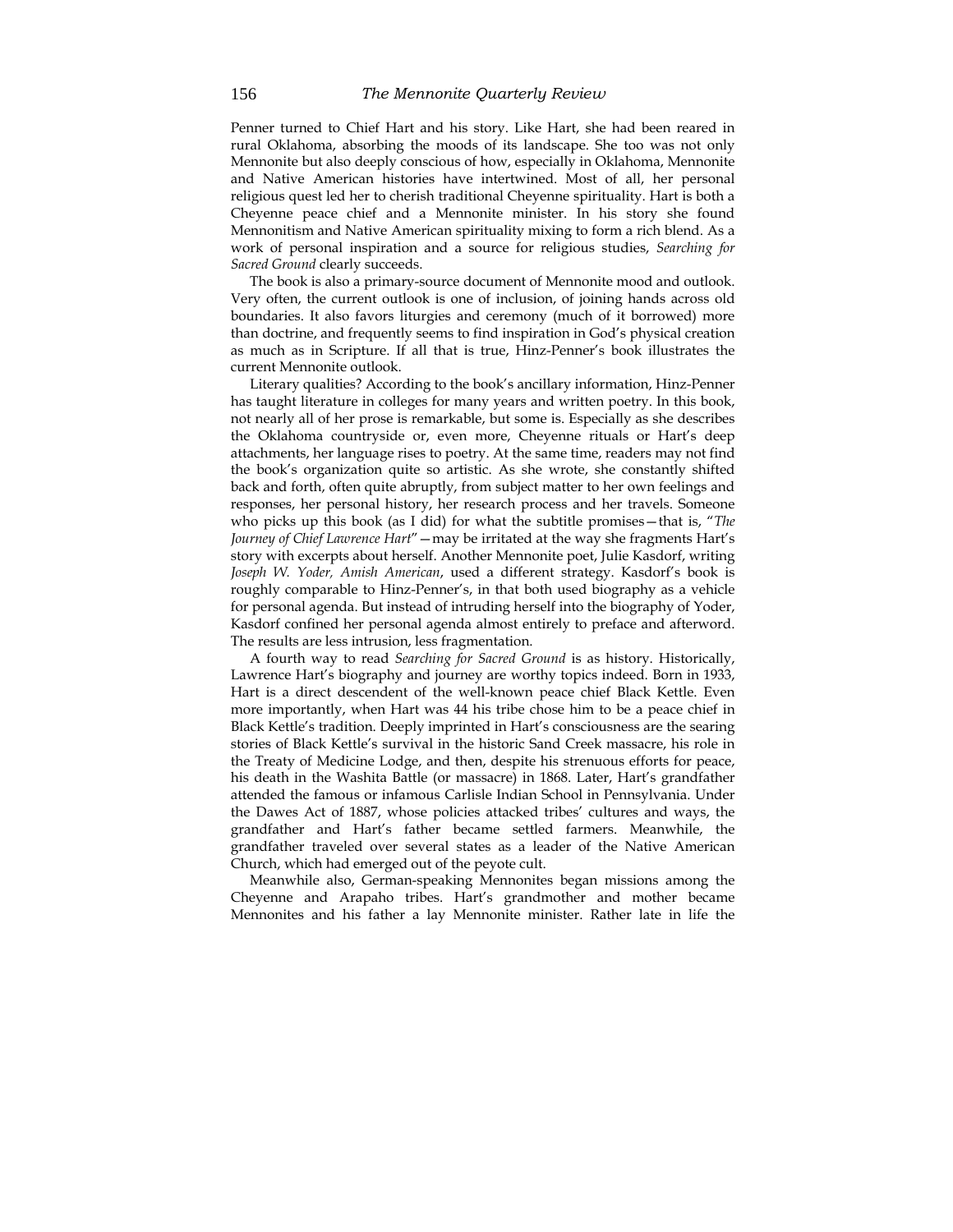#### *Book Reviews* 157

grandfather too became Mennonite, yet somehow still traveled on behalf of the Native American Church. As a lad, Lawrence Hart sometimes went with him.

Indeed, in his pre-school years, the child Lawrence lived with his grandparents, spoke Cheyenne before English, and—as Hinz-Penner shrewdly observed—was thereby a generation closer to his Native-American heritage than were many of his peers. After high school he attended Bethel College, the General Conference Mennonite school in Kansas; fulfilled a boyhood dream by becoming an aviator (in the U.S. Navy); married a German-American Mennonite, Betty Bartel; attended the Mennonite seminary at Elkhart, Indiana; and became a Mennonite pastor at Clinton, Oklahoma. Hinz-Penner's chronology is not rigorous, but apparently Hart was already a Mennonite pastor when his Cheyenne people made him their peace chief. Perhaps he was one of several; again, such details are not clear. Whatever the case, in that role he often led, and leads, Cheyenne people in their traditional celebrations and rituals. Yet he is also a modern kind of leader who has busily provided a Cheyenne cultural center along with social services for his community's Native American peoples. He has held various Mennonite offices and his civic contributions are such that Oklahoma has declared him a "state treasure."

In Lawrence Hart's story, history runs broad and deep. Readers wanting to understand that history may wish at certain points that Hinz-Penner had offered a few more paragraphs of context. Obviously, the Dawes Act of 1887 was a potent influence that deeply changed the Hart family's way of life and made their people's communal life and rituals much harder to maintain. Yet Hinz-Penner did not explore standard textbook information about the Act. And despite the role of Hart's grandfather in the Native American Church, with the young Lawrence often at his side, she offered not even a paragraph or two to explain that faith. As for Mennonite interactions with Native Americans, her approach is celebratory, not critical analysis. The celebratory approach is appropriate for her purpose, not a fault. Still, readers who want analysis have to look elsewhere. A good place to start is chapters 2-4 of Lois Barrett's *The Vision and the Reality* (1983), a historical study of General Conference Mennonite missions. In Barrett's telling, the interaction of General Conference missionaries with Native Americans takes on quite a different tone.

Even if it does not always satisfy, the history in Hinz-Penner's book is truly valuable. It is priceless to have the Mennonite story in North America enriched by this sensitive account of how the complex encounters of European Mennonites with Native Americans worked themselves out in the life of so talented a leader. Whether Hart's story enriches Cheyenne history in a similar way, this reviewer is not competent to say. Surely it enriches national history. U.S. history needs an abundance of authentic accounts about what eventually happened to tribes and bands and individual Native Americans. Those accounts need to communicate quite a bit through Native American eyes and speak from Native American hearts. Hinz-Penner's many conversations and interviews with Lawrence Hart do both.

*Searching for Sacred Ground* is first of all a book about Hinz-Penner's search for spirituality. She found her treasure in Hart's story and, not least, in his people's history. The history she then transmitted is celebratory. Critical, analytical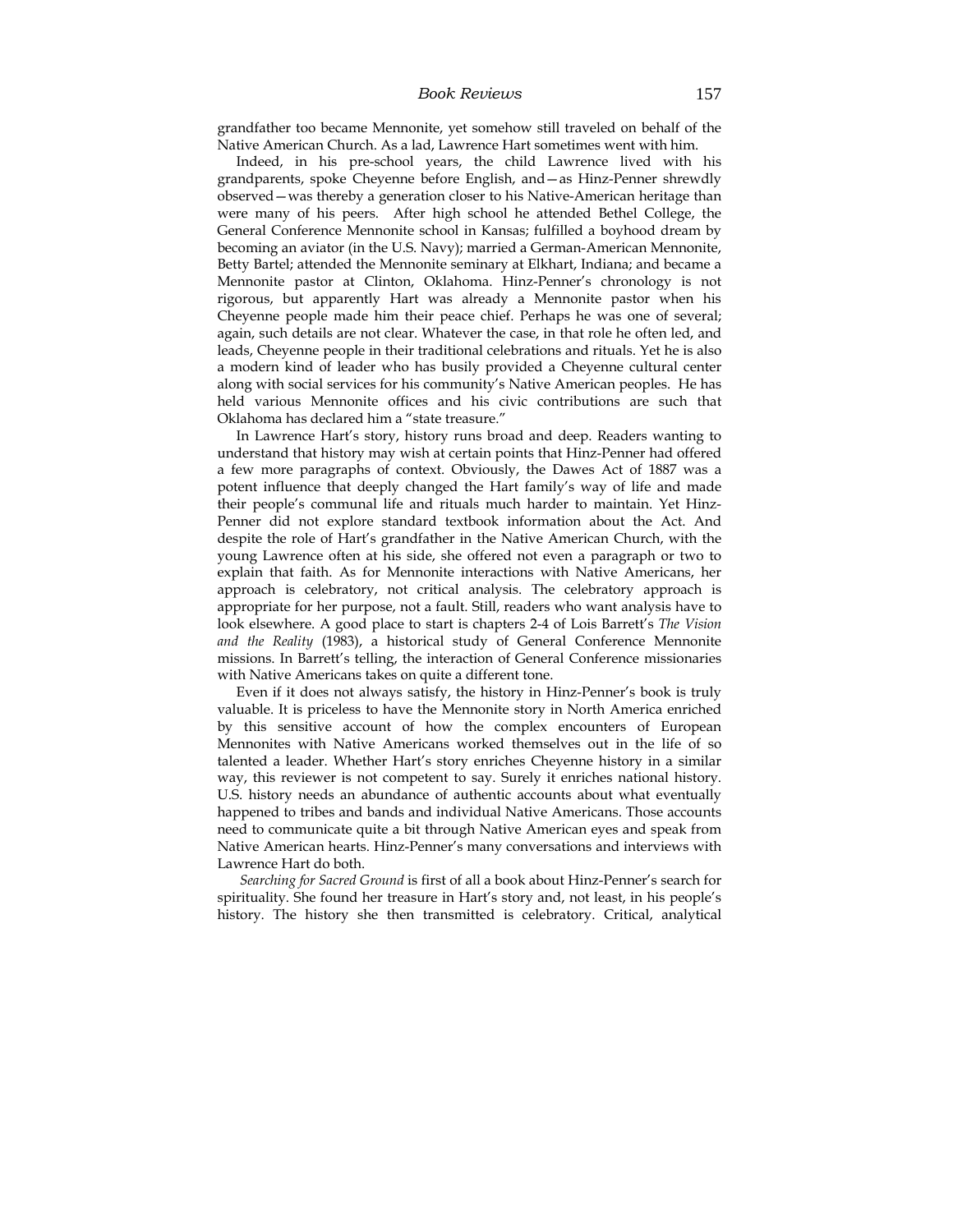history was not her purpose. Nonetheless, what she delivered enriches even that kind.

\_\_\_\_\_\_\_\_\_\_\_\_\_\_\_\_\_

*Goshen College* Theron F. Schlabach

*Paul Tschetter: The Story of a Hutterite Immigrant Leader, Pioneer and Pastor*. By Rod Janzen. Eugene, Ore.: Pickwick Publications. 2009. Pp. 304. \$35.

Rod Janzen, senior scholar and professor at Fresno Pacific University, tells two important stories in this volume. As Janzen describes the life and times of Paul Tschetter, he also provides insights into the history of the noncommunal, or *Prairieleut*, Hutterites. The two themes are inseparable because Paul Tschetter's life revolved around his leadership of the noncommunal Hutterites and his attempt to maintain their traditions and beliefs. Hutterites were among the numerous groups of Anabaptists with different ethnic, cultural and religious backgrounds and experiences who migrated from various parts of Europe and Russia to North America in the 1870s. These immigrants became the "prairie people," as they settled from central Kansas to Manitoba. Elucidating the differences and similarities among the Mennonite and Hutterite groups is a significant contribution of this volume, and understanding these relationships makes it valuable reading for anyone interested in or descended from these Mennonite or Hutterite immigrants.

Although very few noncommunal Hutterite churches survive today and their history is completely overshadowed by their communal branches, roughly two thirds of the Hutterites who arrived in North America in the 1870s were noncommunal. Paul Tschetter was their leader and with his uncle, Lohrentz, represented the Hutterites on a delegation that explored settlement sites in North America in 1873. Ten of the delegates were Mennonites. Born in 1842, Tschetter was younger than the other delegates, an early recognition of his leadership abilities. His diary during these travels, which is reprinted here (227-266), provides insights into his beliefs and serves as the best account of the delegation's work. One of the highlights of the trip was Tschetter's audience with President Grant to discuss the issue of a military service exemption.

Janzen investigates a mystery as to why after wintering in Elkhart, Indiana, for four months in late 1879, the Hutterites ended up settling near what is now Freeman, South Dakota, along with a large group of Volhynian Mennonites, when their intent had been to establish more compact and isolated colonies along the Red River in the northern Dakota Territory. Ironically, escaping the "corrupting" influence of the much larger Mennonite groups in Russia had been a major motive pushing Tschetter to advocate leaving Russia.

The similarity of noncommunal Hutterite and Mennonite beliefs and practices will likely surprise some readers. The foundation of both groups' belief systems were believer's baptism and nonresistance. Both preached in German during two-hour church services with men and women on separate sides of the sanctuary. Singing was a cappella and leaders "lined" the hymns. The daily routines and challenges of prairie life were virtually identical for Mennonites and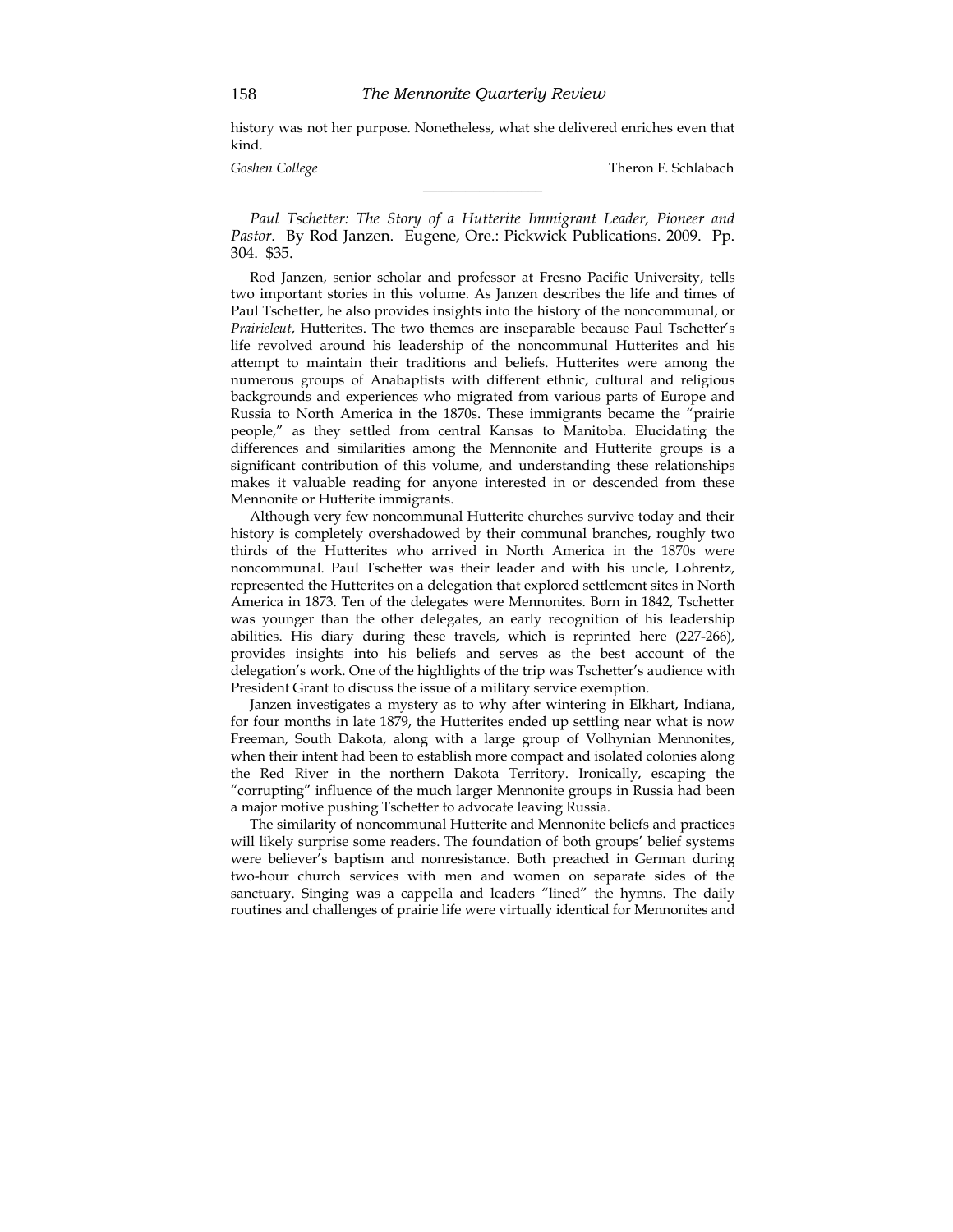Hutterites—from planting Turkey Red wheat through encounters with blizzards, grasshoppers and tornados. Still, Janzen notes some important exceptions. For example, unlike many prairie Mennonites who were influenced by the Prohibition movement during the last quarter of the nineteenth century, Tschetter and most Hutterites were not teetotalers.

Tschetter became the leader of the Neu Hutterthaler community and congregation near Freeman, a position he held until his death in 1919. Much of his role can be seen as holding back change. Tschetter opposed gun ownership, baseball, bowling, pool, musical instruments in church, bicycles, missions or evangelism, and tobacco. Many Hutterites and some Mennonites held similar positions on these issues, but he tended to be more intransigent and dogmatic than even most of the noncommunal Hutterites. Most of the other leaders of the 1870s migration were older and gone by the beginning of the twentieth century. So when it came to boundary maintenance and resistance to acculturation, Tschetter held the line much longer than most.

For Mennonite and Hutterite immigrants alike the last quarter of the nineteenth century brought religious ferment, with other groups successfully attracting members away. For Hutterites the main appeal was from the more evangelical and nearby Krimmer Mennonite Brethren. All but one of Paul Tschetter's children defected. The first General Conference Mennonite Church missionary, S. S. Haury, even considered the Hutterites as a potential mission field before choosing native American missions in what is now Oklahoma. Janzen provides a rather harsh assessment of Haury's critique of the Hutterites (144-146). Tschetter was not attracted to revivals, gospel hymns and the more "emotional" worship of the Mennonite Brethren or General Conference denominations.

One major theological difference between Mennonites and Hutterites relates to worship and the reading of seventeenth-century sermons, *Lehren*, by Hutterite ministers, who did not believe in either extemporaneous speaking or modern commentary from the pulpit. Some Mennonites, especially those of West Prussian background, read manuscript sermons multiple times, but not for generations, even centuries, as practiced by both communal and noncommunal Hutterites.

World War I provided a challenge to the pacifism and German culture of Hutterites and Mennonites alike, and Janzen ties this development nicely into the story of the last years of Tschetter's life and the increasing pressures on Hutterites to modify their historical beliefs and acculturate. Many of the communal Hutterites ended up migrating to Canada after the war. Just like many Mennonite descendants of the 1870s immigrants, noncommunal Hutterites experienced accelerated change in the 1920s and 1930s. Tschetter's death itself was a factor in the process of change for the Neu Hutterthaler community.

Janzen's extensive research included special access to both Tschetter family records and descendants. Janzen's account of Paul Tschetter's role among the noncommunal Hutterites is quite sympathetic although not entirely uncritical. He concludes that Tschetter was not unkind or uncaring, just intolerant and intransigent. Would the noncommunal Hutterite way of life and beliefs have survived more intact or longer if more evolutionary change had occurred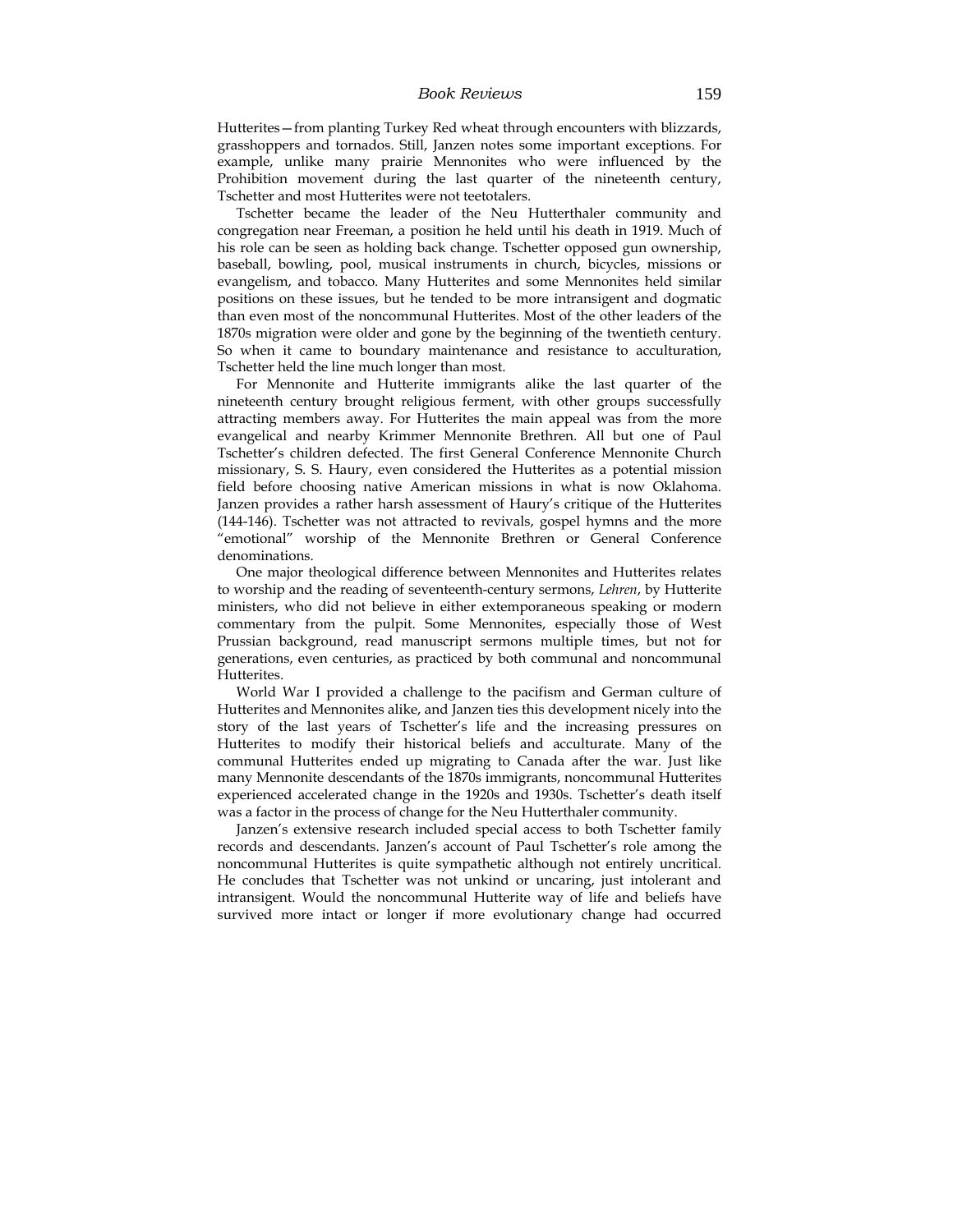without Paul Tschetter's roadblocks? Obviously we will never know, but Rod Janzen has given us a readable and insightful account of this significant leader and his community.

*Harrisburg, Pennsylvania* DAVID A. HAURY

*Imagined Homes: Soviet German Immigrants in Two Cities*. By Hans Werner. Winnipeg: University of Manitoba Press. 2007. Pp. 297. \$29.95.

\_\_\_\_\_\_\_\_\_\_\_\_\_\_\_\_\_\_

Immigration since World War II is one of the key factors shaping our contemporary world. We should thank historian Hans Werner for the care with which he has documented two small streams of this massive flow of people. Ethnic Germans from Eastern Europe and the Soviet Union who immigrated to Winnipeg, Manitoba, in the 1950s and to Bielefeld, West Germany, in the late 1960s to mid-1970s are of particular interest to readers of *Mennonite Quarterly Review* since both groups included Mennonites. Again Werner deserves note for placing Mennonites in the larger context of German population movements, of which they have so often been a part.

Werner defines ethnic Germans as people who self-identified as German but did not live in Germany as constituted in 1937 (241). He draws on immigration historiography and theory, and his work is also shaped by recent calls for comparative research. He encapsulates his study with historian Elliot Barkan's term *integration*, but refines it to mean a process of "adjustments made by both the host society and the immigrant group that reduce tensions of difference" until they are indistinguishable from negotiations endemic to the society at large (10, 223). His comparison yields insights from juxtaposing two distinct immigrant flows and host societies.

Werner argues that ethnic Germans who arrived in Winnipeg in the 1950s integrated more smoothly than did those who came to Bielefeld in the 1970s. He explains that ethnic Germans arriving in Winnipeg expected disjuncture as they entered an English-speaking society but relatively quickly joined the larger society; those settling in Bielefeld expected a homecoming but experienced cultural dissonance in German society. Diverging national immigration policies also helped to shape those experiences, as did marked differences between the 1950s and the 1970s.

Werner uses newspaper coverage, oral histories he conducted in Winnipeg and Bielefeld, census records and many secondary sources. The book includes numerous figures, maps and photographs in the text and appendices. His diverse sources provide complexities that enrich his general conclusions. The book first details the two streams of immigrants and their host cities and then turns to housing, work, family life, religious and cultural expression, and finally civic participation of the new citizens.

Werner's overview of the origins of ethnic Germans in Silesia, Ukraine and Russia acknowledges diverse historical experiences and social stratification but also posits a common identity by 1945, melded in the cauldron of twentiethcentury upheaval and wars. The author also notes common urban strands. Both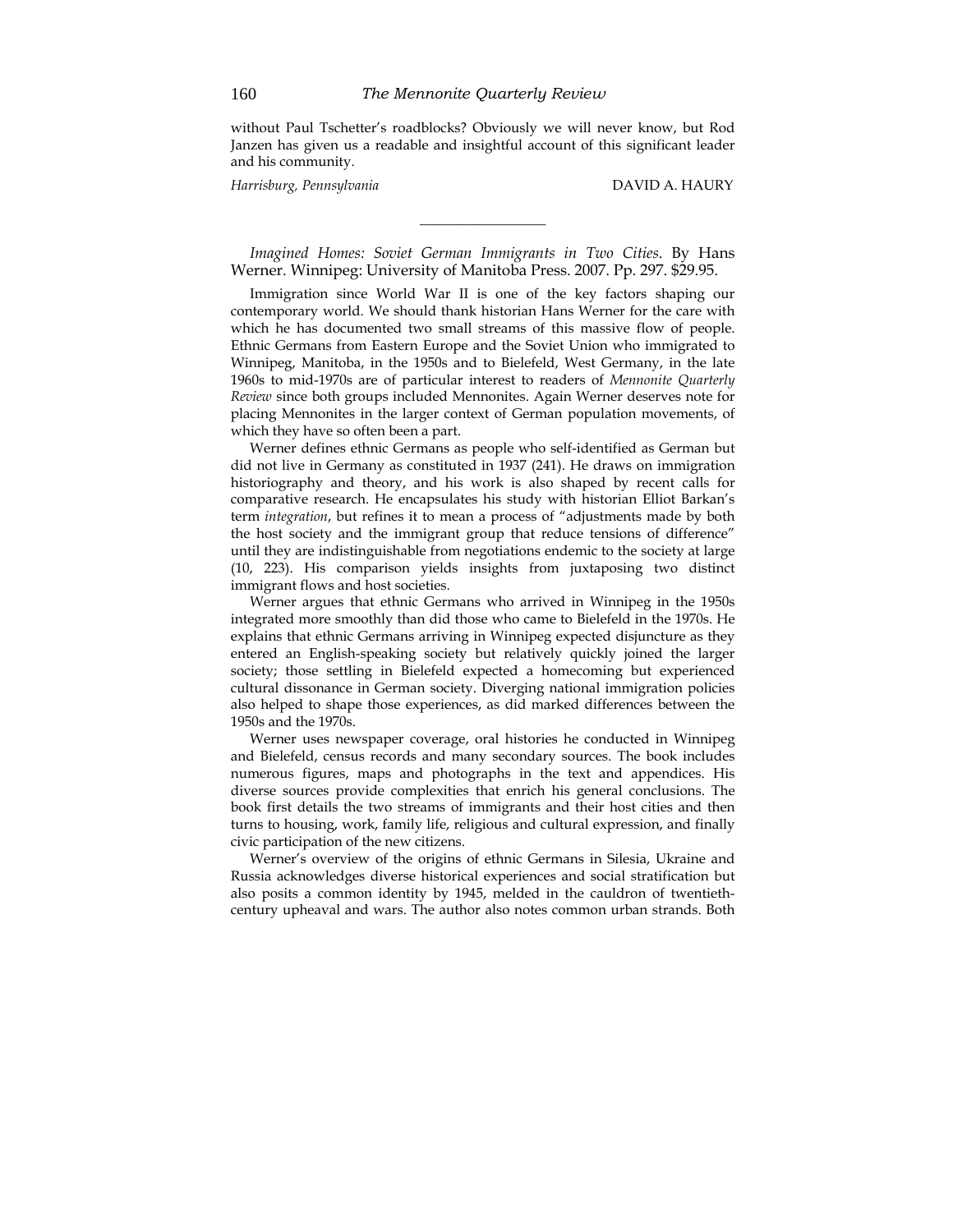cities welcomed new labor. Both were manufacturing cities (the strength of this sector lasted longer in Bielefeld), and both had expanding service sectors in the postwar decades. Werner's chapter on language demonstrates well how expectations and realities influenced the pace of integration. Both communities felt pressure to give up German dialects that had evolved and persisted over 200 years. In Winnipeg, the rapid decline of German flowed from immigrant acceptance of the demands of an English-speaking society. Despite internal community conflict over the use of German in church life, fluency in English served as a marker of integration. In contrast, immigrants to Bielefeld were shocked to discover that their dialects were unintelligible in their new home. State-funded language courses helped them learn a new language but also reminded them of the distance between their imagined homeland and a modern German society.

Chapters on work and housing show the centrality of two different immigration policies. Canada's welcome of ethnic Germans reflected humanitarian, Cold War and multicultural strands, as well as the need for workers in a booming economy. West Germany's "enthocultural" policies denied citizenship to immigrants unless they could prove linguistic and ancestral ties to Germany, which Werner's ethnic Germans could. In Winnipeg, immigrants found work and then housing with relative ease by relying on family and friends. Those networks helped to produce ethnic German neighborhoods, often, as in the case of Mennonites, near to their churches. In 1970s Bielefeld, ethnic Germans also sought to live close to each other. But the state's extensive social welfare network for its new citizens provided temporary housing and then served as a placement agency in the private market, allowing the government to encourage residential dispersal. Although new immigrants in Bielefeld also clustered in ethnic neighborhoods, they did so in conflict with state policy. Similarly, the German government's commitment to finding work for new citizens did not always smoothly pair labor demands with job skills. For example, the gendered division of labor in the German workplace sometimes ignored job skills immigrant women had gained in the Soviet Union.

Werner's chapters on family and religious life reflect historical divergence. In the 1950s, both communities sought to reconstruct devastated families and churches, but one community did so in Canada, the other, in the Soviet Union. In addition, Werner compares two immigrant flows, one before the sexual and gender upheavals of the 1960s and one after. Immigrants to Winnipeg apparently shared the larger society's emphasis on domesticity. In contrast, youthful challenges to authority—particularly patriarchal authority—open sexuality, and a secularized society alienated ethnic Germans arriving in Bielefeld. In his final chapter on civic participation, as expressed in associational life, Werner reiterates his argument. Both communities clung to their churches, finding it difficult to work in coalitions. But again, in Winnipeg, the low-key civic activity of ethnic Germans seemed acceptable to the larger society, while resistance to associational life, a key institution in modern German society, marked ethnic Germans there as outsiders.

Werner's comparative framework highlights the complex interactions of even privileged immigrants and their host societies on a path to integration. Indeed,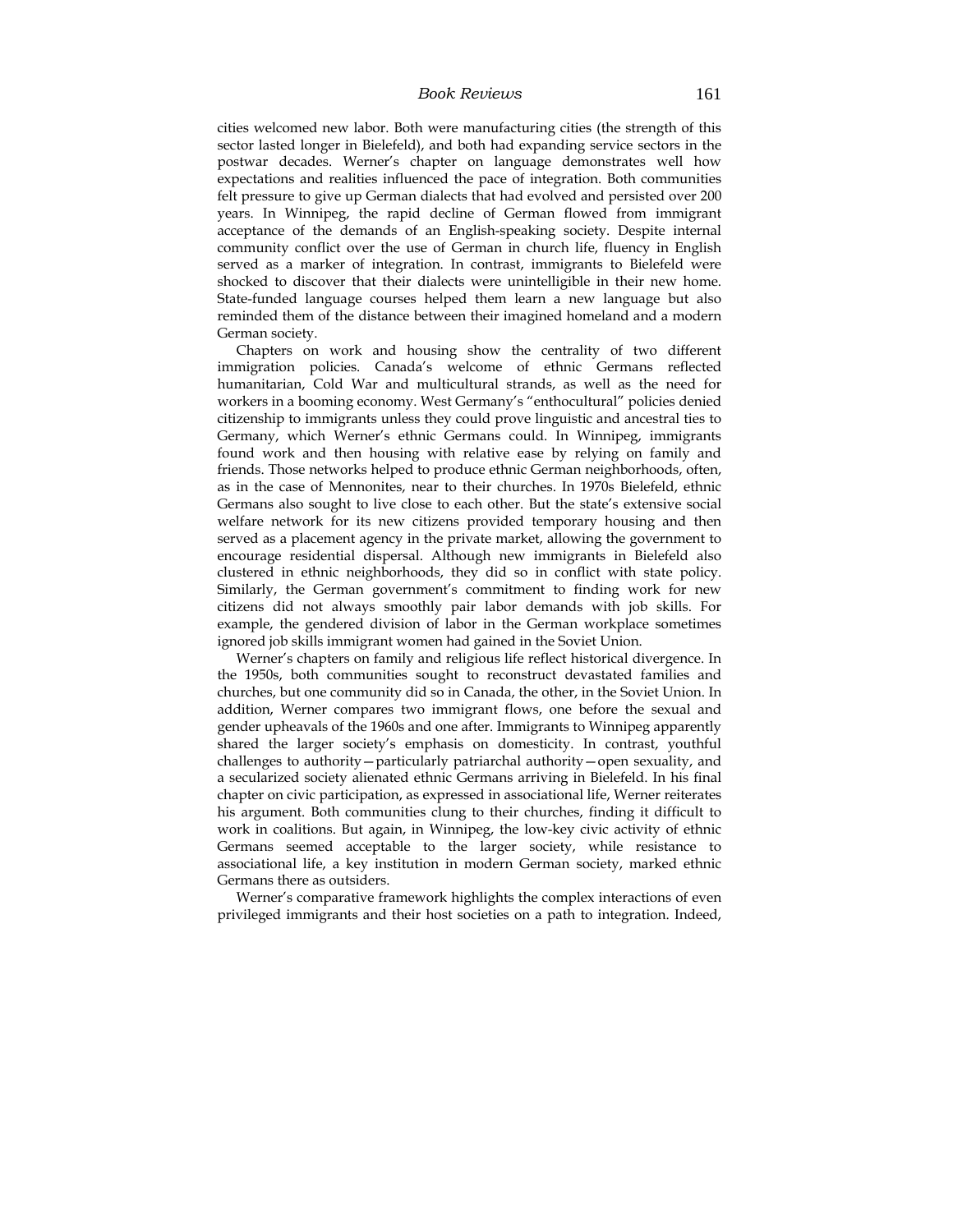the complexities generated by the seemingly endless contingencies of including two historical periods sometimes seem to make generalizations difficult. For example, were expectations the key factor in integration, or was it the difference in decades? How might immigrants' responses have been different had they arrived in Winnipeg's sluggish 1970s economy and in a Canadian society also transformed by 1960s social change? In addition, arenas that Werner examines only briefly might on further analysis yield yet more complexity. More attention to the host societies would be in order since they are a key part of the conclusion. How, for example, did a divided Germany influence immigrant experiences? The significant contingent of Roman Catholic immigrants (table A-7) receives limited coverage in Werner's qualitative evidence, which is more focused on Lutherans, Baptists and Mennonites. How might including that significant minority change the portrait of integration? Finally, in a study that highlights expectations, I would have liked to have seen more from the rich oral sources Werner has collected. Knowing more about the meanings attached to personal experiences in these fascinating communities would add layers of complexity. Nonetheless, Werner has advanced a conversation well worth having.

*State University of New York at Potsdam* M.J. HEISEY

*Peace to War: Shifting Allegiances in the Assemblies of God*. By Paul Alexander. Telford, Pa.: Cascadia Publishing House. 2009. Pp. 429. \$26.95.

\_\_\_\_\_\_\_\_\_\_\_\_\_\_\_\_\_\_\_\_

During the 1930s, as Mennonites, Brethren and Quakers strategized together and with officials in the U.S. government to create alternative forms of service in lieu of serving as soldiers in times of war, other Christians ostensibly opposed to war made few preparations for the next military crusade. In fact, as Paul Alexander makes clear in his groundbreaking account of the changing views of the Assemblies of God toward war, the Assemblies of God was—according to no less an authority than the Fellowship of Reconciliation's 1940 *Pacifist Handbook* the third-largest pacifist denomination in the United States. (Interestingly, the largest was the Churches of Christ, followed by the Church of the Brethren; the Society of Friends was fourth.) In some ways, of course, Alexander's is far from being an unusual story, since many Christians have been abandoning nonresistance over the last 1,900 years. Don Durnbaugh's classic *Believer's Church* (1968) tells the story of the decline of nonresistance among Moravians and other restorationist renewal movements.

Published by Cascadia as part of its C. Henry Smith series, *Peace to War* is a cautionary warning for Mennonites, Brethren and Friends. Alexander builds on Jay Beaman's landmark 1989 study, *Pentecostal Pacifism*, to convincingly demonstrate that nonresistance was the normative Assemblies of God position until the 1940s and, amazingly, survived as a doctrinal statement until 1967. Alexander effectively builds on the positions of Beaman and R. G. Robins in responding to scholars, such as Grant Wacker, who have minimized nonresistance in early Pentecostalism.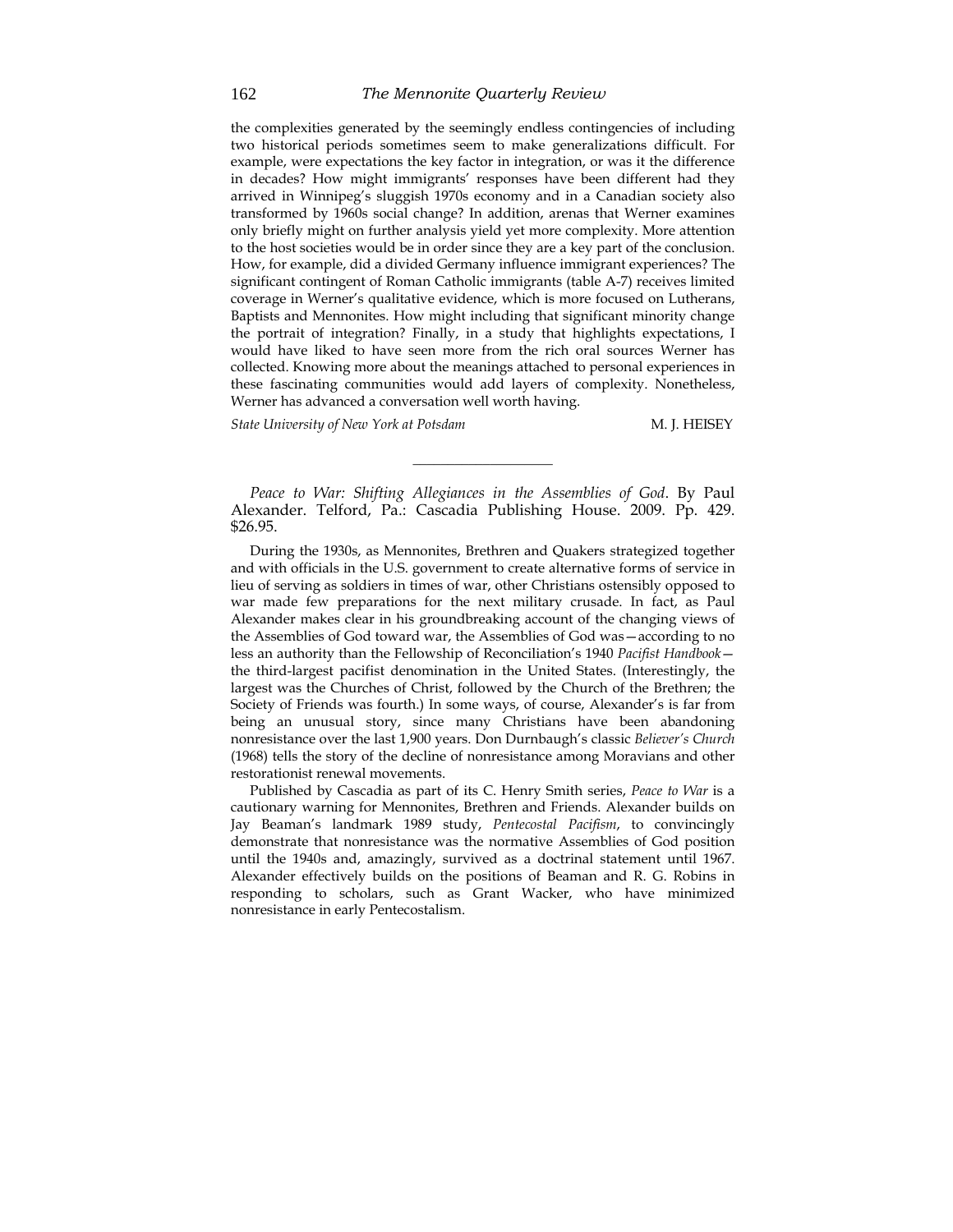#### *Book Reviews* 163

Countering Wacker and other second-generation Assemblies of God historians, Alexander finds pacifism (or, as he prefers to say, advocates of crucifism—a term he likens to the Anabaptist concept of discipleship) at the heart of early Pentecostalism. Struggling to locate its source, Alexander explores the denominational backgrounds of important Pentecostal advocates of pacifism and, not surprisingly, finds that many were Quakers and even those without Quaker roots often justified their opposition to war by suggesting that it was similar to positions held by the Society of Friends. In fact, Pentecostalism's most prolific and articulate advocate of nonresistance, Arthur Booth-Clibborn, had been reared in the Society of Friends. Other early Pentecostals with backgrounds in Quakerism include Charles Parham, whose pacifism seems not to have survived the First World War, and the more consistently pacifist A. G. Tomlinson, founder of the Church of God (Cleveland, Tenn.). Among the other sources of Pentecostal pacifism that Alexander identifies are the Holiness Movement that spawned Pentecostalism; Methodism that spawned the Holiness movement; and the radical kingdom (now eschatological) vision of early Pentecostalism.

In the course of his discussion Alexander overstates the pacifism of the Methodist founder John Wesley. In fairness, Wesley did write eloquently on the evils of war but certainly never urged his followers to refuse military service in time of war. Further, Alexander suggests that the important early Pentecostal leader Frank Bartleman, an articulate opponent of Christian participation in war, may have drawn his antiwar critique from his roots in the Wesleyan Methodist Church, a Holiness denomination with a strong peace tradition. In fact, as a denomination founded by Methodists opposed to slavery in 1843, the Wesleyan Methodists' early peace testimony, along with the peace witnesses of many abolitionist Quakers, rapidly evaporated during the early days of the Civil War. As Donald W. Dayton demonstrated thirty years ago in an influential essay, published in the aptly titled *Perfect Love and War*, the Holiness movement does have a significant pacifist strain, but it is at best a minority position. In the Holiness movement refusal to take part in war was most common among its radical premillennial wing, precisely the Holiness folks who tended to become Pentecostal. This would be true of the early African-American Pentecostal Holiness leader Charles H. Mason, founder of the Church of God in Christ, and Edgar O. Jolley, a Free Methodist pastor imprisoned for refusing to register for the draft during World War I. It is probably not too much to say that the sources of Pentecostal pacifism are as diverse as the theologies of the early Pentecostal movement.

 In my mind Alexander makes five particularly important contributions for peace church Christians. First, through an extensive reading of early Pentecostal and especially Assemblies of God periodicals, Alexander has located a significant body of important Pentecostal antiwar writings. This greatly enriches and expands the corpus of Christian pacifist writings. Second, drawing on the important work of D. William Faupel, Alexander clearly points to the importance of Pentecostalism's eschatology for its peace theology. In a quotation from the important early English Pentecostal leader Stanley H. Frodsham, aptly entitled "Our Heavenly Citizenship," Alexander shows that Pentecostal pacifists clearly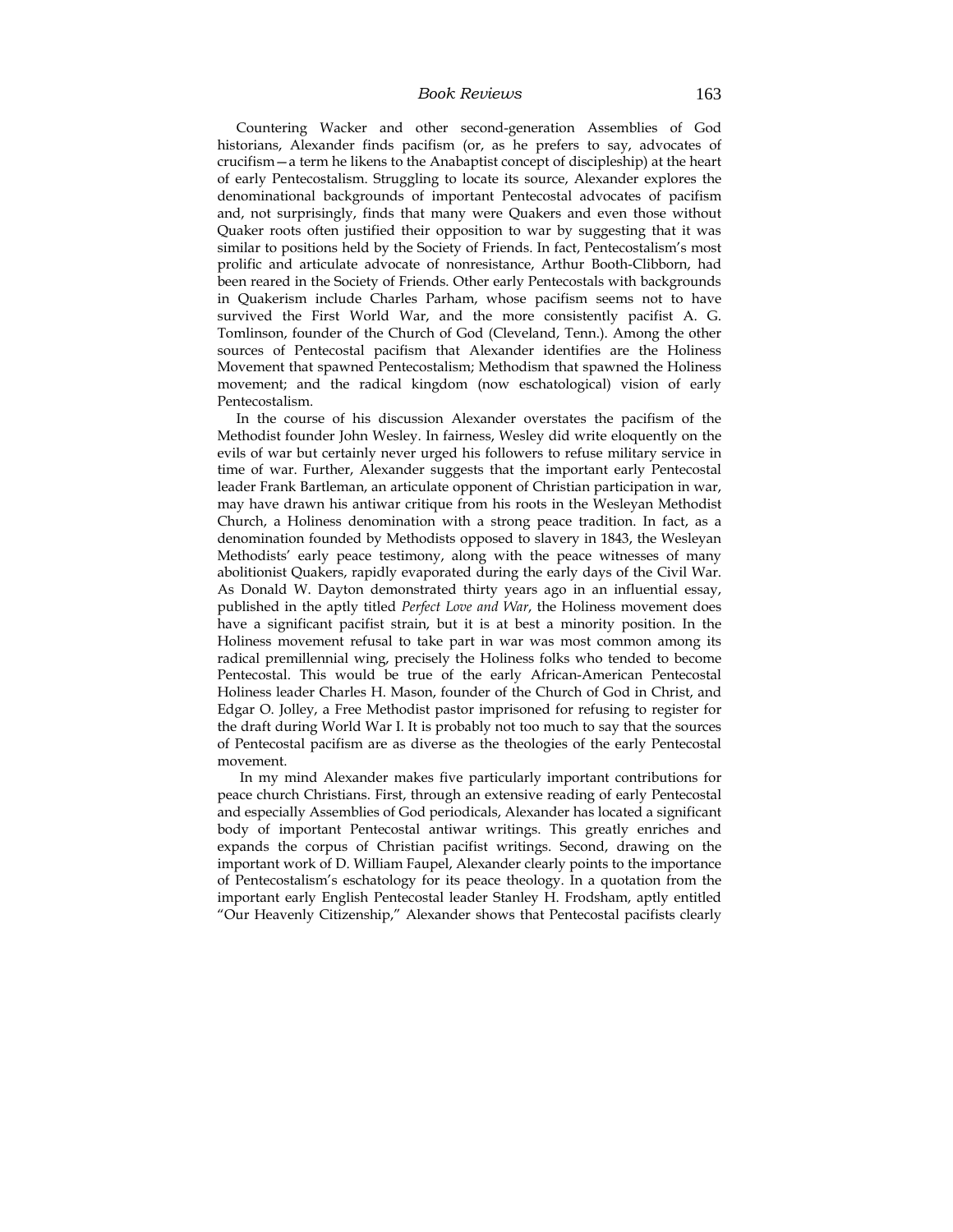viewed earthly loyalty as of decidedly secondary importance. Like early Christians, as Pentecostals became more comfortable in their earthly Zion, the recourse to warfare came easier.

 Third, Alexander shows that the acceptance of military chaplaincy greatly facilitated the militarizing of the denomination. As some Anabaptist groups grapple with military chaplaincy the experience of the Assemblies of God should serve as an important cautionary tale. Fourth, drawing on John Howard Yoder, Alexander suggests that the Assemblies of God and other Pentecostal groups failed to develop a peace theology that could counter the lure of respectability that accompanied the patriot frenzy of the "good war" (World War II) and even more the subsequent Cold War, with its demonized but often ruthless enemy. One does come away from this book with renewed respect for peace church leaders who courageously defended historic positions when many denominational leaders were choosing an easier way.

Finally, in a particularly chilling chapter (at least to this reviewer), Alexander recounts the "Victory of Nationalism" in the Assemblies of God during the last four decades. Especially telling is the story of Dave Roever, an injured Vietnam War vet and popular Assemblies of God speaker who has shared his life story with millions of school children and older members of Assemblies of God congregations. In an afterword, Alexander shares the story of how his own contract was not renewed at Southwest Assemblies of God University in 2006. It should be noted that he was offered a position at another Assembly of God school but chose to continue his teaching career at an interdenominational, Wesleyan-oriented university, Azusa Pacific.

 As a historian, I do dispute Alexander's privileging of theology over history. Tellingly, as he writes in his important concluding chapter: "My historical arguments are simply historical—my theological arguments are much more important—they call us to a faithful way of living regardless of what our ancestors did" (329). While this is consistent with the logic of many restorationist movements, it was precisely the recovery of the early history of the Anabaptist movement—albeit somewhat selectively, by John Horsch, Harold Bender and others—that served as the basis for defending nonresistance among Mennonites. Among Brethren the work of Floyd Mallott, Dale Brown and Don Durnbaugh played a similar role. The same may be true of Alexander's work. In demonstrating that during its formative period the Assemblies of God embraced pacifism, he has gone a long way in establishing nonresistance as a Pentecostal norm.

*Tabor College* WILLIAM KOSTLEVY

*I Am Not a Social Activist: Making Jesus the Agenda.* By Ronald J. Sider. Scottdale, Pa.: Herald Press. 2008. Pp. 213. \$16.99.

 $\mathcal{L}_\text{max}$  , where  $\mathcal{L}_\text{max}$ 

This most recent offering by the prolific Ron Sider adds little to his impressive corpus of writing and work as the longtime president of Evangelicals for Social Action. A compilation of forty-four essays, published in the evangelical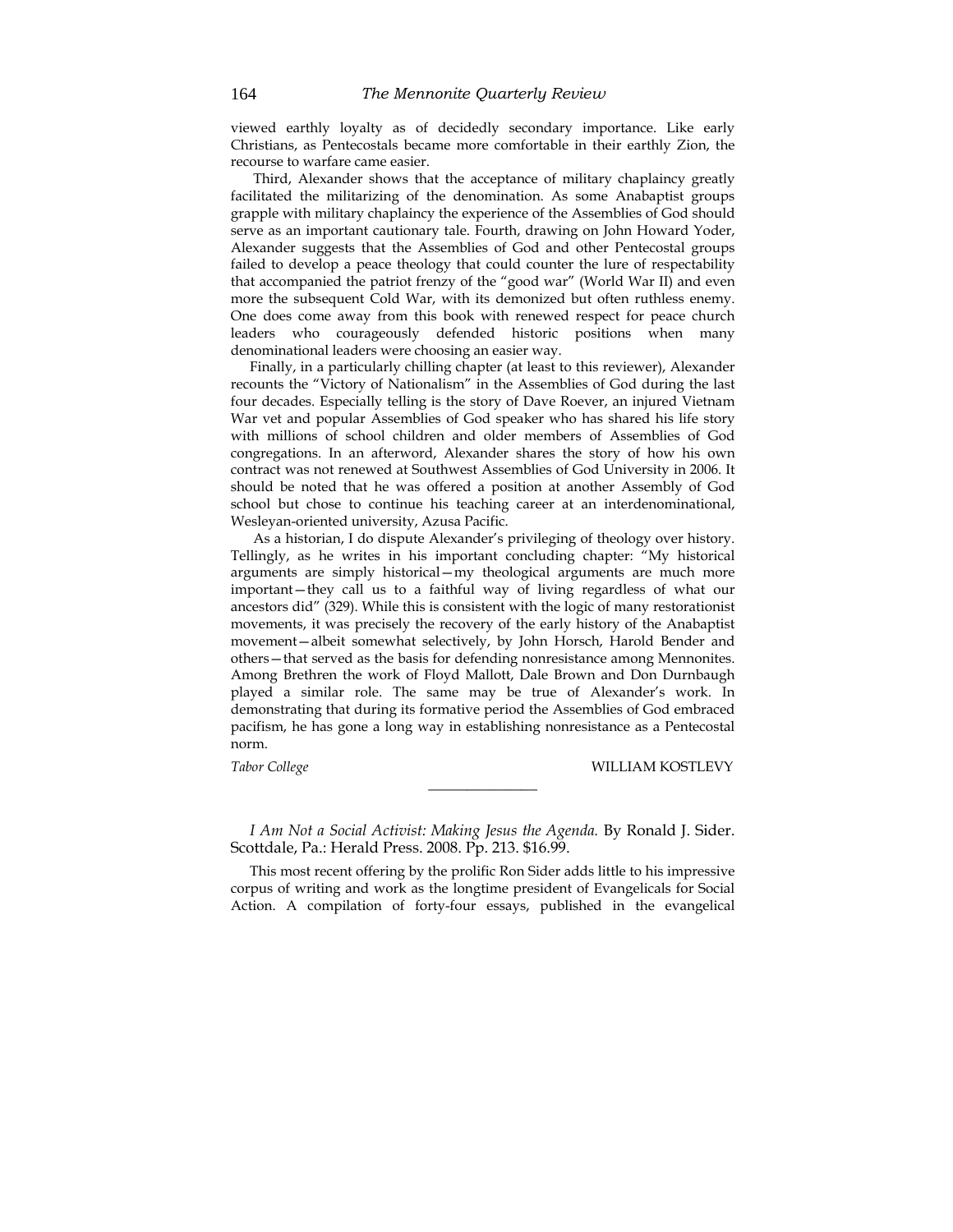network's *Prism* magazine in the past decade, this book does, however, offer a glimpse into Sider's eclectic career.

The title of the book—extracted from a three-page meditation on "keeping the full, biblical Christ at the center of my theology and work"—is more than a little misleading. The bulk of *I Am Not a Social Activist*, after all, propounds the virtues of progressive politics and evangelical activism. Politics, Sider writes, while not "the only way to save the world," offers a legitimate form of implementing justice, particularly if it focuses on government intervention on behalf of women's rights, poverty, minorities and global economic equality. In "Needed: A Progressive Evangelical Network" Sider urges the development of sophisticated social analyses on issues such as poverty and racism and the implementation of biblical policies in the political realm.

Sider's career also belies this volume's title. In 1972 Sider single-handedly launched Evangelicals for McGovern, the first partisan political organization of the twentieth century formed by evangelicals to elect a president. A year later he organized a series of "Thanksgiving Workshops" out of which the Chicago Declaration, the landmark document of the postwar evangelical left, emerged. Global economic injustices, Sider points out in his 1977 *Rich Christians in an Age of Hunger* and again in this volume, cannot be addressed simply through an individual social ethics. They must be ameliorated structurally through such actions as lobbying Congress to reduce military spending and to drop barriers to imports from developing nations. In the 1980s Sider suggested that confronting despotic regimes demands more than passive nonresistance. At the 1984 Mennonite World Conference in Strasbourg, France, Sider exhorted listeners to be willing to "die by the thousands in dramatic vigorous new exploits for peace and justice," words that resulted in Christian Peacemaker Teams, an organization devoted to nonviolent direct action around the globe. In the decades since, Sider's progressive vision has persisted. With the exception of a vote for George W. Bush's "compassionate conservatism" in 2000 that he now regrets, Sider has routinely embraced and stumped on behalf of many liberal Democratic policies.

If social action has defined Sider's career, it has been grounded in an explicitly evangelical spirit. In "Naturalism versus Theism" Sider affirms the uniqueness, deity and resurrection of Christ, the authority of Scripture, and "absolute truth." In a reprise of his apologetics work for InterVarsity in the 1960s and 1970s, Sider offers historical and philosophical evidence for theism. In "Devotional Snuggling" Sider tells of starting and ending days praying together with his wife in each other's arms. In half a dozen essays, Sider extends his 2006 jeremiad *The Scandal of the Evangelical Conscience*, criticizing evangelicals for rates of sexual promiscuity and divorce that surpass those of nonevangelicals. "Could we behave the way we often do in our families and with our dates if we made those decisions with our eyes fixed intently on the Lord?" he asks in "Reflecting the Whole Christ." In "Combining Evangelism and Social Action" Sider emphasizes the evangelical mandate to lead people "to accept Jesus Christ as personal Lord and Savior."

If this volume's attempt to fuse evangelism and progressive social action underlines Sider's agenda over the past thirty years, it also underscores his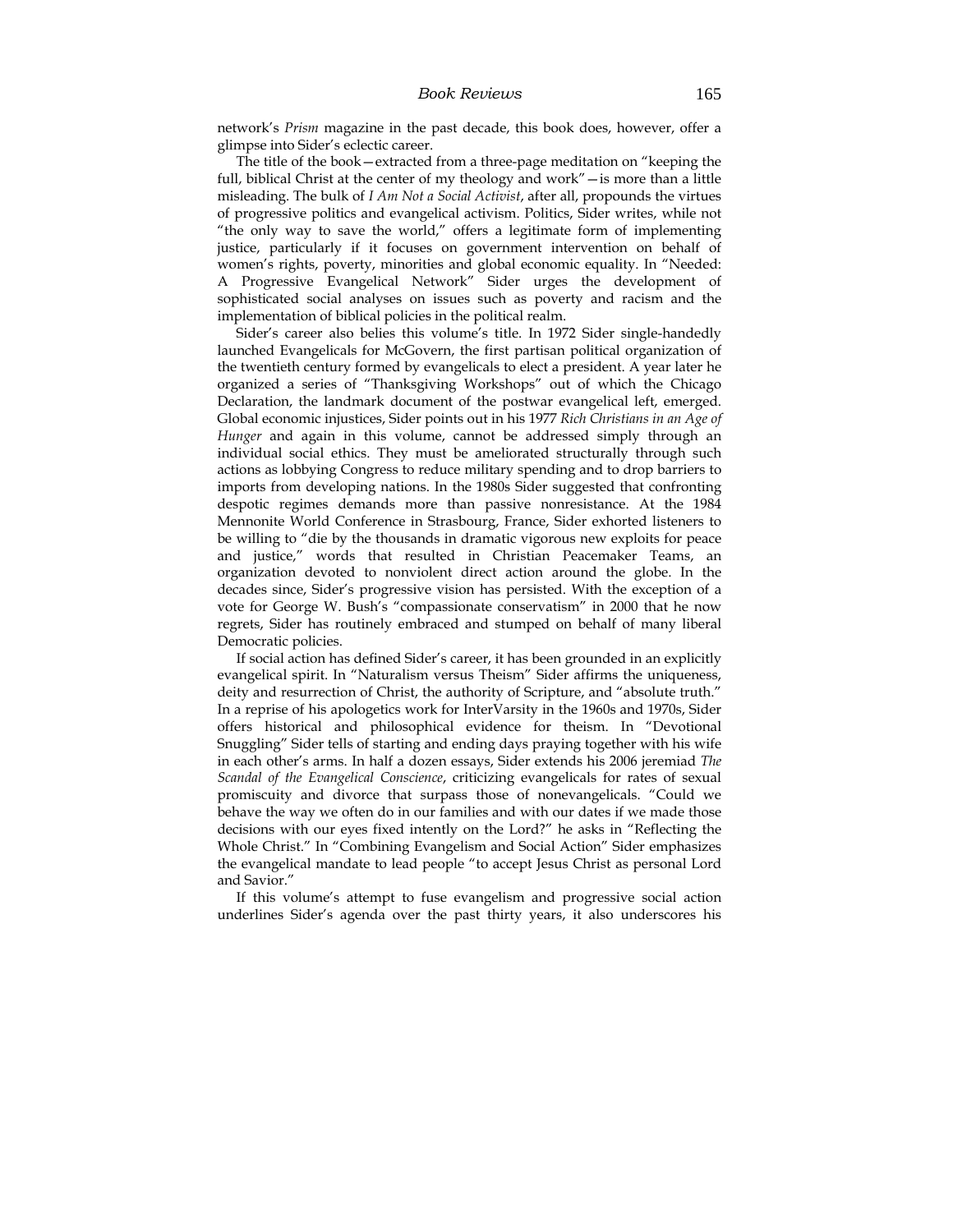inability to build a large coalition. Sider's explicit critique of evangelical political conservatism—articulated in his essay "Are Evangelical Leaders on their Way to Hell?"—alienates rightist evangelicals. His Anabaptist theology of peace, while admired, has not been taken seriously by most conservative and moderate evangelicals. His straightforwardly evangelical language and unrelenting opposition to gay marriage and abortion alienates mainliner activists on the left. His rigorous ethic of stewardship, especially his suggestions of a "theology of enough" and a graduated tithe (raising giving percentage as income increases) is off-putting to wealthy constituencies from all traditions. Sider's pro-life, propeace activism, pro-poor, pro-racial justice, pro-sexual integrity, pro-family and pro-environment politics—appropriated from the Catholic "seamless garment" arguments of the 1970s and articulated in Sider's 1987 book *Completely Pro-Life* fail to conform to platforms of either political party. This mix of ideals, clearly idiosyncratic in the postwar political and cultural climate, has attracted an eclectic, but not an ecclesiastically or politically coherent, following.

Despite these constraints, however, Sider's wide reach—he has now sold 400,000 copies of *Rich Christians*—seems more significant than his failures. This is due in part to Sider's winsome style, seen in this volume in compelling meditations on humility, celebrity, family, death and growing old. But to a remarkable extent, the religious and political landscape is changing, and Sider seems to have anticipated contemporary evangelical concerns. Laboring for decades with little help on issues of poverty, women's rights and inequities in the global economy, Sider's views are rapidly becoming standard among moderate evangelicals such as Richard Cizik, Bill Hybels, Rick Warren and editors at *Christianity Today*. Fellow progressives at *Sojourners* are suddenly flush with money. The National Association of Evangelicals has been developing a more rigorous philosophy of social ethics, and evangelicals and Catholics have been working more closely together. Sider is clearly pleased by the improving climate. And yet this volume—not to mention Sider's career and clear Anabaptist sensibilities—suggests that success is almost beside the point. Following Christ, he suggests in his essay "Jesus, Be the Center," is inherently "an outrageous failure.'

*University of Notre Dame* DAVID R. SWARTZ

York, Tripp. *Living on Hope While Living in Babylon: The Christian Anarchists of the Twentieth Century*. Eugene, Ore.: Wipf & Stock. 2009.

\_\_\_\_\_\_\_\_\_\_\_\_\_\_\_\_\_\_\_

With engaging prose and good-natured wit, Tripp York tells the life stories of Dorothy Day and Peter Maurin, Clarence Jordan, and the Berrigan brothers in his book *Living on Hope While Living in Babylon: The Christian Anarchists of the Twentieth Century*. With these brief biographical accounts, York has churned out a highly engaging Christian political theology that he calls "Christian anarchism," which opposes "the triple axis of evil"—materialism, racism and militarism (xvi). The book began as York's master's thesis and morphed to less theory and more biography as his students challenged him for examples. The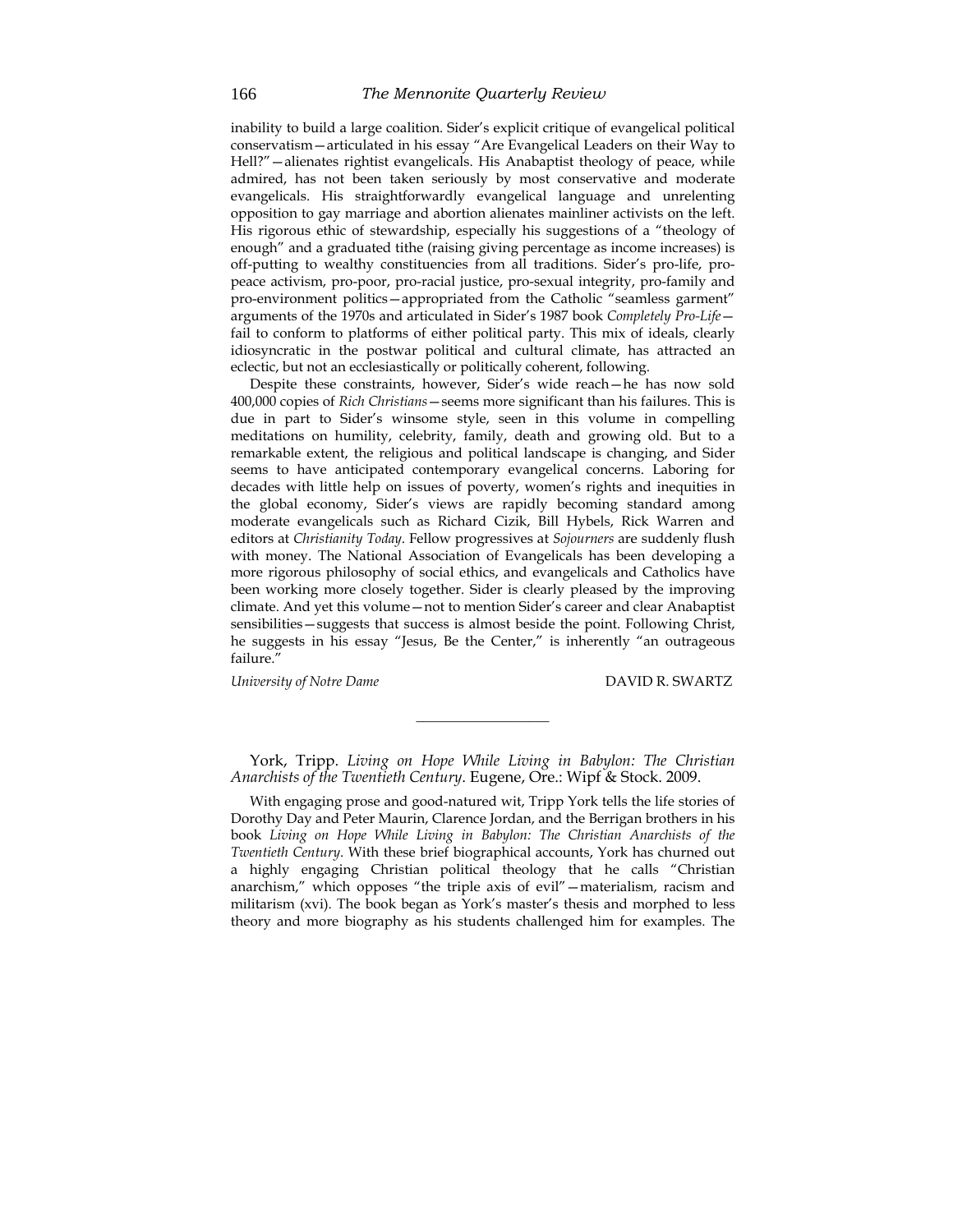people he has chosen to examine saw the interconnections between materialism, racism and militarism.

After two introductory chapters, York begins "Catholic Workers Unite!" by reviewing classical anarchist critiques of capitalism and recounting how Dorothy Day and Peter Maurin implemented an anarchist vision within Catholicism as a challenge to the church. In the Catholic Worker model, houses of hospitality provide for the destitute and give the well-off opportunities to share, while roundtable discussions sharpen people's theoretical understanding and farms help them unlearn "the notion of work as a practice of turning a profit" which "turned it into a job" and to see work instead as a part of a common good (47). In this chapter, York skillfully portrays the longest-standing "Christian anarchist" movement, which has over 200 hospitality houses in the United States alone.

For his example of resistance to racism, York examines Clarence Jordan, who founded a nonviolent multiracial community of goods on a Georgian farm in the midst of Cold War tensions and white hostilities. This community attracted considerable opposition, including death threats and boycotts of the farm. Although Jordan did not self-identify as an "anarchist," York includes him in the book for the ways he attempted "to create a culture that out-narrated [the dominant culture] by its own way of life."

Finally, York tells Phil and Dan Berrigan's stories as examples of Christian anarchist response to U.S. militarism. Draft card burnings and hammering on nuclear warheads put these two Catholics in jail for long stretches of time. But like Peter who escaped from prison in Acts, they did not always submit without a flight!

Although York fruitfully mixes biography with editorial comments throughout, the book falters in three areas. First, the way he employs secular anarchist thought throughout the book conveys a disquieting triumphalism. Though he cites classical secular anarchists like Bakunin, Proudhon, and Kropotkin, he does so merely as a prop for "Christian anarchism" (xiii). There is little dialogue with or learning from non-Christian anarchists, thereby perpetuating the myth that anarchism is only Christian and that Christians have nothing to gain from other parts of this movement. For this reason, the term "Christian anarchism" is problematic because it melds Christianity and anarchism together in a way that allows Christians to claim to be "true" anarchists. That is why the philosopher Jacques Ellul purposely distinguished between the two by calling his book *Anarchy and Christianity*.

Second, though well-versed in classical anarchism, York does not pick up on the ways anarchism has dramatically changed since its inception and how that shift might help Christians theologize and live in new ways. Today, there are several anarchisms, including anarcho-feminism, green anarchism (anarchoprimitivism) and the anarchist people of color movement that could have added depth and challenge to some of his points. For example, York argues that seeking the welfare of the city (Jer. 29:7) "is a staple requirement of Christian discipleship" (34) based on a classical anarchist framework that values the Industrial Revolution and primarily vilifies the capitalist state. However, anarcho-primitivism provides a window into another biblical tradition that critiques and subverts the city: fratricidal Cain built the first city and from there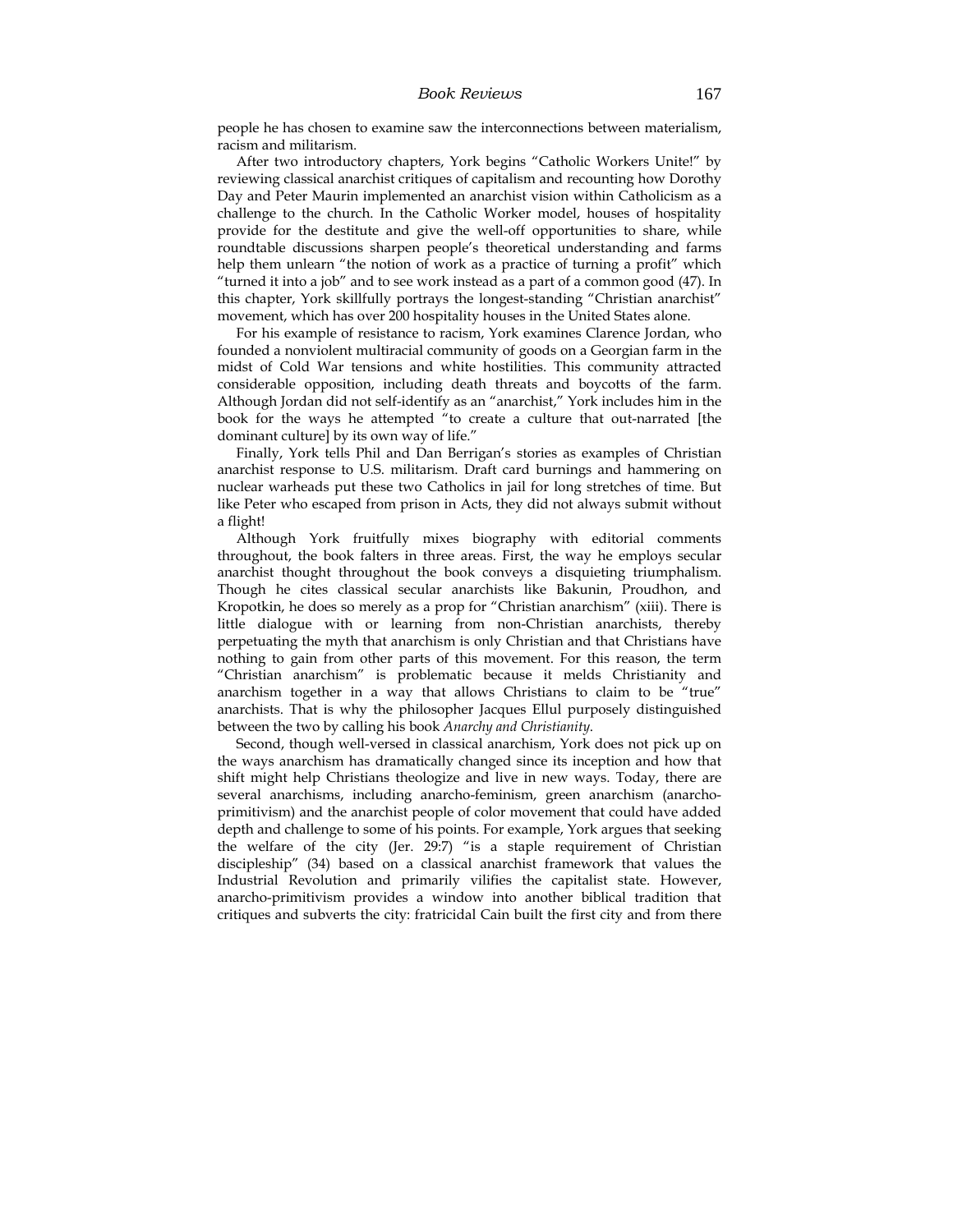proceeds war, patriarchy and division of labor that have haunted every civilization (civilization is a network of life built around cities). Babel, Sodom, Gomorrah, Babylon and Jerusalem multiply the violence and injustice. Jesus almost completely avoids the city, and when he enters Jerusalem and confronts the powers of evil, the city kills him. Anarcho-primitivists draw from modern anthropology, which strikingly supports the Genesis myth on the origins of war, patriarchy and the division of labor that York examines. In light of this reading, the church-as-polis cliché (35) inscribes Western violent civilization into ecclesiology; fresh ecclesiological images should be sought.

Third and finally, the subtitle—"Christian Anarchists of the 20<sup>th</sup> Century" led me to think that the book would include a broader group of people. The title might not have been York's choice, but anyone who is remotely familiar with Christianity and anarchism before reading the book will be surprised that Jacques Ellul, Leo Tolstoy and others are not included. York's explanation for this—so that he would not err in his claims about non-Americans—is unsatisfactory. Like the other stories he told, their stories are widely available, and Ellul's own life and thought in particular would have significantly challenged York's classical anarchist presuppositions that our civilized, technologized life is just the way things have to be.

To summarize, York is an artful writer and each of his biographical chapters skillfully introduces faithful Christians who have practiced classical anarchist politics. These stories are available in more depth elsewhere, but these are good introductions. Still, York could have written this book without any reference to secular anarchists or anarchist thought and it would not have made much difference. As an anarchist myself, the lack of serious engagement with past and present secular anarchist thought is disappointing. In short, *Living on Hope While Living in Babylon: The Christian Anarchists of the Twentieth Century* is best when supplemented with works by Jacques Ellul and other anarchists.

Associated Mennonite Biblical Seminary **Andy Alexis-Baker** 

*Christ, History, and Apocalyptic: The Politics of Christian Mission.* By Nathan R. Kerr. Eugene, Ore.: Cascade Books. 2008. Pp. 222. \$28.

\_\_\_\_\_\_\_\_\_\_\_\_\_\_\_\_\_\_\_

How can Christians articulate the Lordship of Christ, given the extent to which historical consciousness shapes our worldview? According to Nathan Kerr, the answer to this question is found not by avoiding historicism, but by articulating a particularly Christian vision of history. Such a vision will be dependent upon God's apocalyptic interruption of history in the person of Jesus Christ, engendering a thoroughly missional definition of the church's ongoing historical work. Kerr articulates his own theological politics of mission by critically examining the works of Ernst Troeltsch, Karl Barth, Stanley Hauerwas and John Howard Yoder to see how their respective eschatologies and Christologies influence their understandings of the church and its work within history.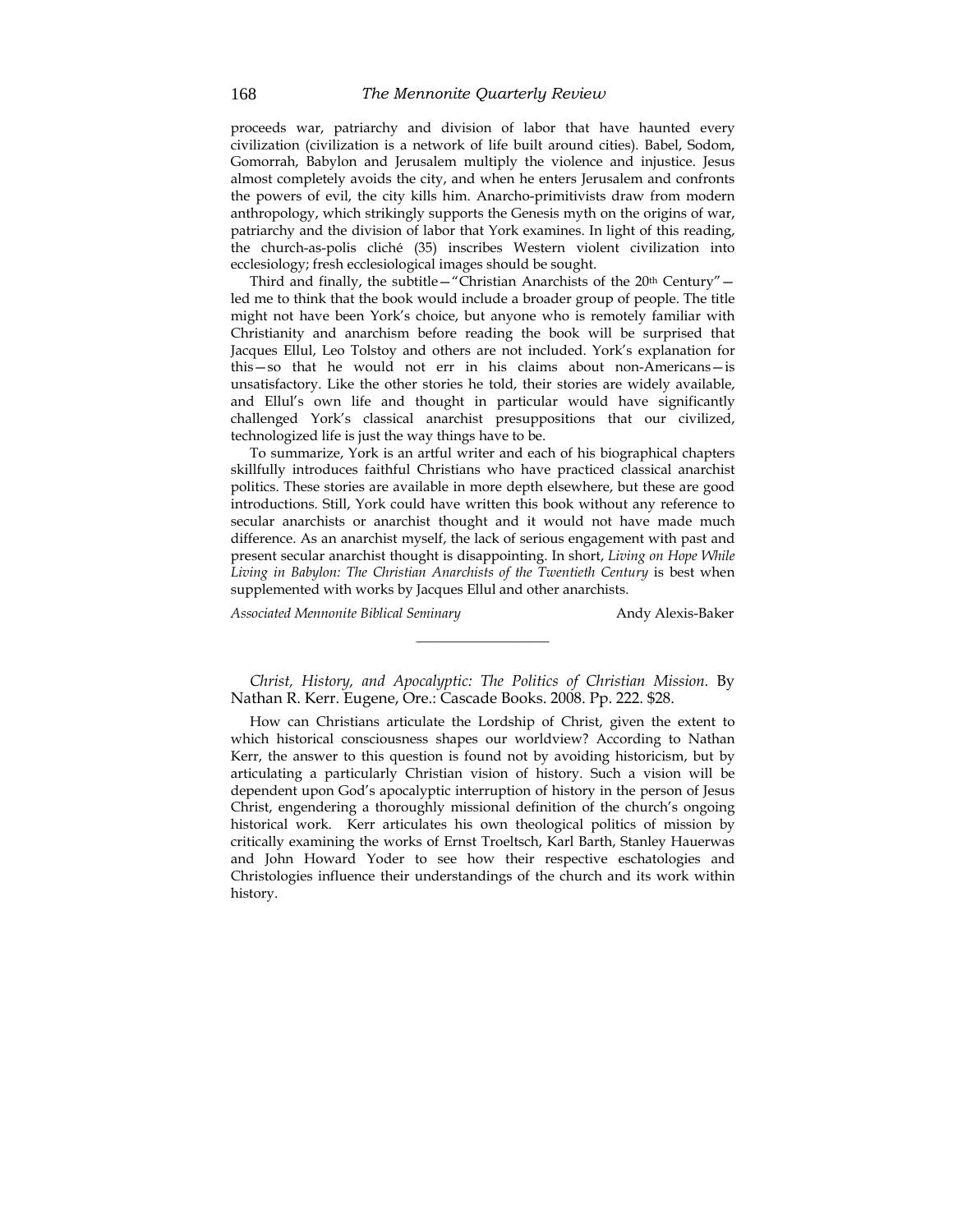#### *Book Reviews* 169

Kerr begins his survey with Troeltsch because he represents a consistent theological historicism. Despite agreeing with Troeltsch's historicism, Kerr argues that Troeltsch's theology has no place for God's active hand in interrupting history through Jesus. Precisely because of this eschatological failure, Troeltsch was unable to describe the church's mission as a distinctively Christian politics. And it is because of these twin theological errors, Kerr argues, that Troeltsch was unable to articulate the mission of the church in any other mode than thinly veiled cultural imperialism. Thus, Troeltsch's effort to take history seriously ended up thoroughly Constantinian. Because neither Jesus nor the church can be political entities the social order abrogates to itself all the possibilities of historical action. And because God cannot disrupt the laws of history and fill it in Christ, it is the responsibility of the state to control history's outcome and preserve the social order. Given the Constantinian and ideological nature of Troeltsch's vision, Kerr finds it necessary to seek an altogether different theological basis for his apocalyptic historicism.

Karl Barth is the turning point in Kerr's genealogy. Barth's "cosmic-historical" Christology is thoroughly apocalyptic and thus runs counter to Troeltsch's metaphysical eschatology. Barth consistently formulates a theological vision affirming the central significance of the man Jesus as God's apocalyptic action in the fullness of historical time. But unlike Troeltsch, Barth reads all of history through the life act of Jesus himself. In this way Barth turns Troeltsch on his head—that is, Barth finds a way to re-narrate each historical account and the full sweep of history itself, not in terms of an obscure metaphysical quantum, but in relation to the particular history of Jesus Christ. At least this is what Barth intended to do. In fact, Kerr doubts the extent to which Barth succeeded in upholding Jesus' particularity. Kerr argues that Barth used an abstract and metaphysical contrast between "time" and "eternity" to describe Jesus' universal significance—a contrast not drawn from Jesus' singular history. Here Kerr interrogates Barth's apocalyptic Christology, suggesting that Barth's formal categories function to shift the focus away from the manner in which history is fulfilled in the work of Jesus' life and death. Thus, although Kerr can appropriate Barth's apocalyptic Christology, he borrows in a way that drops distracting abstractions.

After examining Barth, Kerr turns his attention to Stanley Hauerwas. Hauerwas, like Kerr, finds in Barth someone who is rightly Christocentric, but who unfortunately abstracts from ongoing history, and whose resulting ecclesiology is inadequately shaped by Jesus' history. More specifically, Hauerwas seeks to go "beyond" Barth by fully attending to the way the church's narrative identity draws upon Jesus' narrative history. It is here that Kerr's critique of Barth's abstracting Christology parallels Hauerwas's critique of Barth's abstract ecclesiology. Nevertheless, Kerr accuses Hauerwas of overcorrecting for Barth's abstractions by substituting some of his own in their place. Kerr argues that Hauerwas interpolates the singularity of Christ solely in terms of ecclesiology, such that the church's mission fails to reach beyond attention to its own internal good order. This ecclesiological navel-gazing is perpetuated by Hauerwas's meta-historical affirmations of narration. Because he sees "narrative" as epistemologically and ontologically basic, Hauerwas is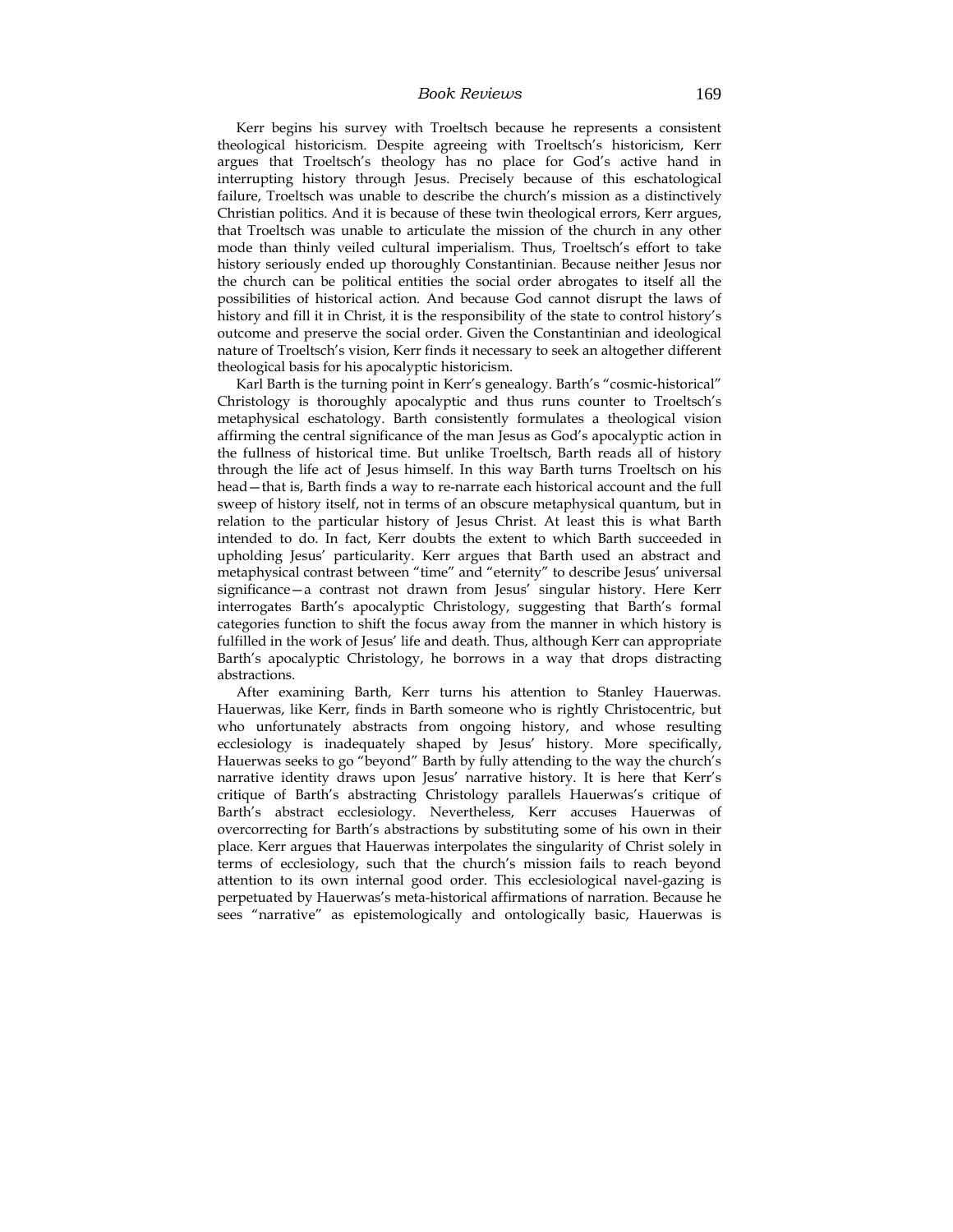compelled to describe Jesus not as an apocalyptic interruption of real history, but as a particular expression of narration, such that it floats above history even as it is the means by which history is shaped. Hauerwas's appeal to narrative functions ideologically to supplant Jesus' own particularity, Kerr argues, interpreting it in the light of the church's own identity rather than vice versa. This "ontologization" of the church is itself a form of Constantinianism insofar as it presumes to find a tool (e.g., narrative identity) by which history is formed and by which it can be controlled.

Kerr turns next to the work of John Howard Yoder. Like Troeltsch, Yoder takes historical contingency and particularity seriously. Like Barth, Yoder's apocalyptic sees in Jesus the cosmic-historical center and fulfillment of history as God's interruption of history. But improving upon Barth, Yoder's Christocentrism is impossible to articulate without the concrete actions and decisions of Jesus. And so Yoder, unlike Troeltsch, can articulate the politics of Jesus in their utter facticity and particularity as a threat to the powers, demonstrating a new way to be particular within history. But unlike Hauerwas, Yoder's ecclesiology focuses upon the church's action through time without undermining Jesus' own independent singularity. By focusing upon the particular identity of Jesus Christ, Yoder supplants all ideological appeals to absolutes not connected with history, without thereby reducing Jesus to a product of history itself. And because this is the case, Kerr sees Yoder as foundational to his own apocalyptic politics of Christian mission.

In the final chapter of his book Kerr fleshes out a distinctive missional ecclesiology impossible to conceive without God's apocalyptic intervention in and fulfillment of history in Jesus of Nazareth. In a manner that is both lyrical and insightful Kerr focuses upon how Jesus' release of himself to the future of God's kingdom is itself the event of God's apocalyptic action. Jesus' gave up all control of his own history, his own future, and precisely in so doing filled history to its fullest extent, and fixed his history as the most particular and contingent event. In relationship to Christ, all histories are freed to be the particular and contingent acts they are, not curtailed or supplanted in relation to false absolutes or necessities. Just as Christ gave up control, gave up his own life, so also the church is encouraged to live without self-regard in a way that is truly "diasporic." In this way Kerr's apocalyptic Christology moves beyond "church as polis" toward an ecclesiology where missional dispersion constitutes the church.

Kerr's book is theologically dense and rich, and he manages to pursue his task with a logical rigor, systematic balance and intuitive insight that is not always found in such a successful combination. Not only does he conduct a concise tour through the works of four important Protestant theologians of the past century, he does so in a way that focuses on praxis. Yet Kerr's essay is not without its problems. Most problematic is Kerr's appeal to frequent generalizations. How difficult is it to convince less than careful readers that Barth focuses more upon God's completed action than upon historical contingency, for instance, or that Hauerwas "ontologizes" the church? Kerr's accusations seem to gain their credibility more from appeal to common misreadings than from Kerr's ability to convince through hard exegetical evidence. This is not to say that Kerr is not "on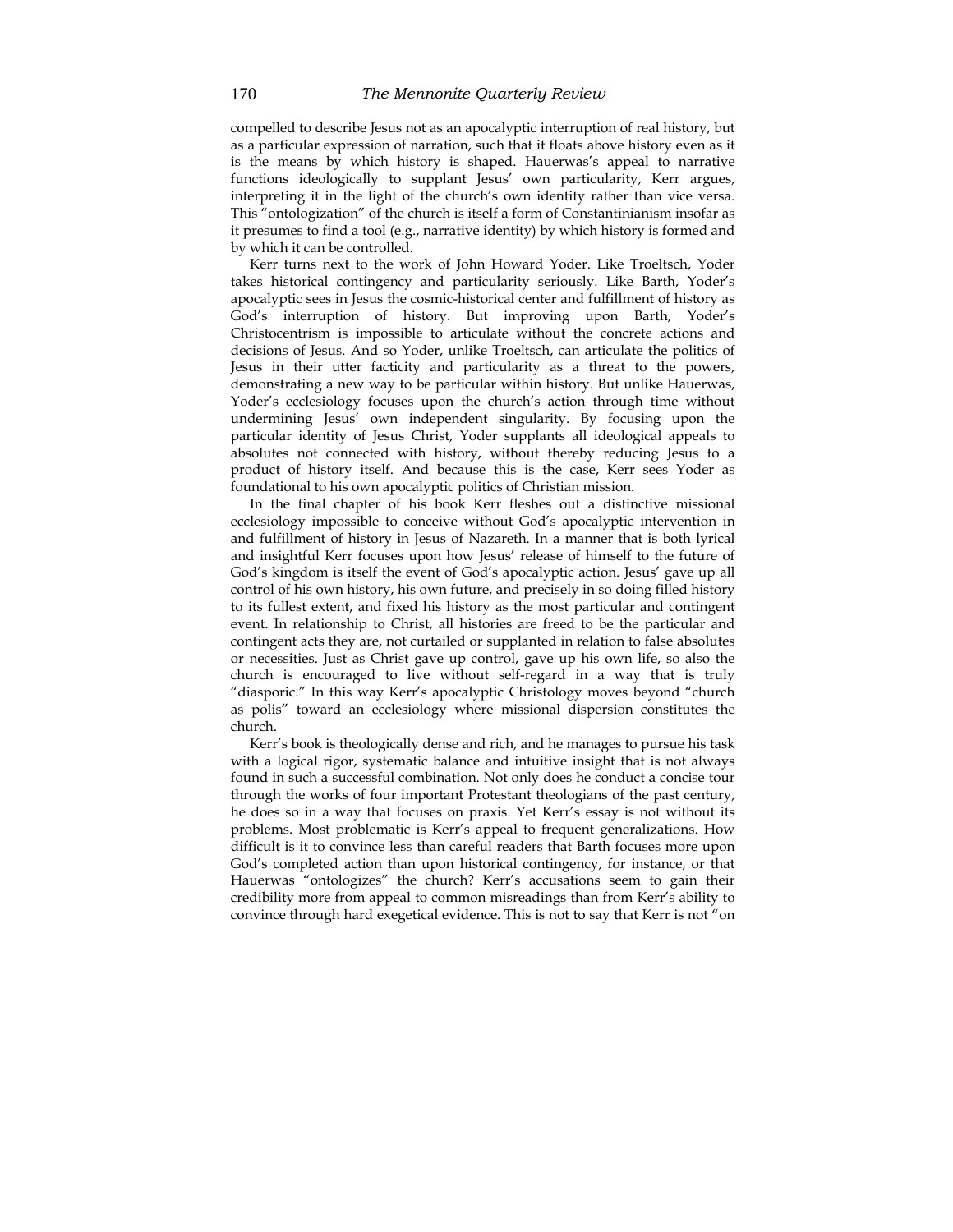to something" in his criticisms, only that one wonders if he has taken the time and care necessary to fully and accurately explore them. Despite this qualification, Kerr's book is well worth reading, and well worth the effort that putting its ecclesiology into practice will require.

[Editor's Note: As this review was going to press we received word that subsequent printings of Kerr's book include an important errata note giving credit to specific works by J. Alexander Sider and Daniel Barber that had not been adequately cited in the first printing].

*Harrisonburg, Va.* DANIEL P. UMBEL

*Good Punishment? Christian Moral Practice and U.S. Imprisonment.* By James Samuel Logan. Grand Rapids, Mich.: Eerdmans. 2008. Pp. 261. \$20.

\_\_\_\_\_\_\_\_\_\_\_\_\_\_\_\_\_\_\_

James Logan reflects on the way Christian social ethics might address the American practice of punitive mass incarceration. His work makes an important contribution to the woefully small collection of ethical reflections on a criminal justice system that incarcerates more citizens per capita than any other in the world. Both in his analysis of the prison system's wide-ranging effects and his review of ethical writing about punishment, Logan insists on the communal nature of human experience, a reality predicated on God's gracious act of creation. With this focus on what he calls "ontological intimacy," or the "primordial interrelated human community," Logan argues that we cannot see lawbreakers as isolated individuals making bad choices and paying the consequences for them (189). Instead, he asks us to recognize the ways in which communities create situations that foster criminality (in the creation of legal codes and the neglect of citizens on the margins) and receive the effects of mass incarceration (depleted family and communal life in the most affected areas and a general dread of encroaching crime experienced by all). Human connectedness, Logan insists, offers a way for understanding criminality as our common problem and the resources for identifying potential solutions.

Logan reflects at length on the sheer scale and retributive spirit of American incarceration. More than two million citizens live behind bars. Powerful corporate, political and social interests drive the system's expansion and intensification. This "prison-industrial complex" benefits from the continued growth of criminal populations. Within our bursting institutions, inmates experience punitive practices of social vengeance and status humiliation unknown among our Western neighbors. Logan insists that this system does not help lower crime rates, but rather, reproduces and reinforces criminality. Further, Logan does not limit his examination of America's punitive practices to the prison itself. He also explores the social collateral damage of mass incarceration. He details the effects on families and communities, particularly felt in cases where parents are behind bars, and experienced more generally in the erosion of fellow feeling and support. Logan explains Americans' acceptance, if not need, for vengeful, socially destructive mass incarceration in a chapter dedicated to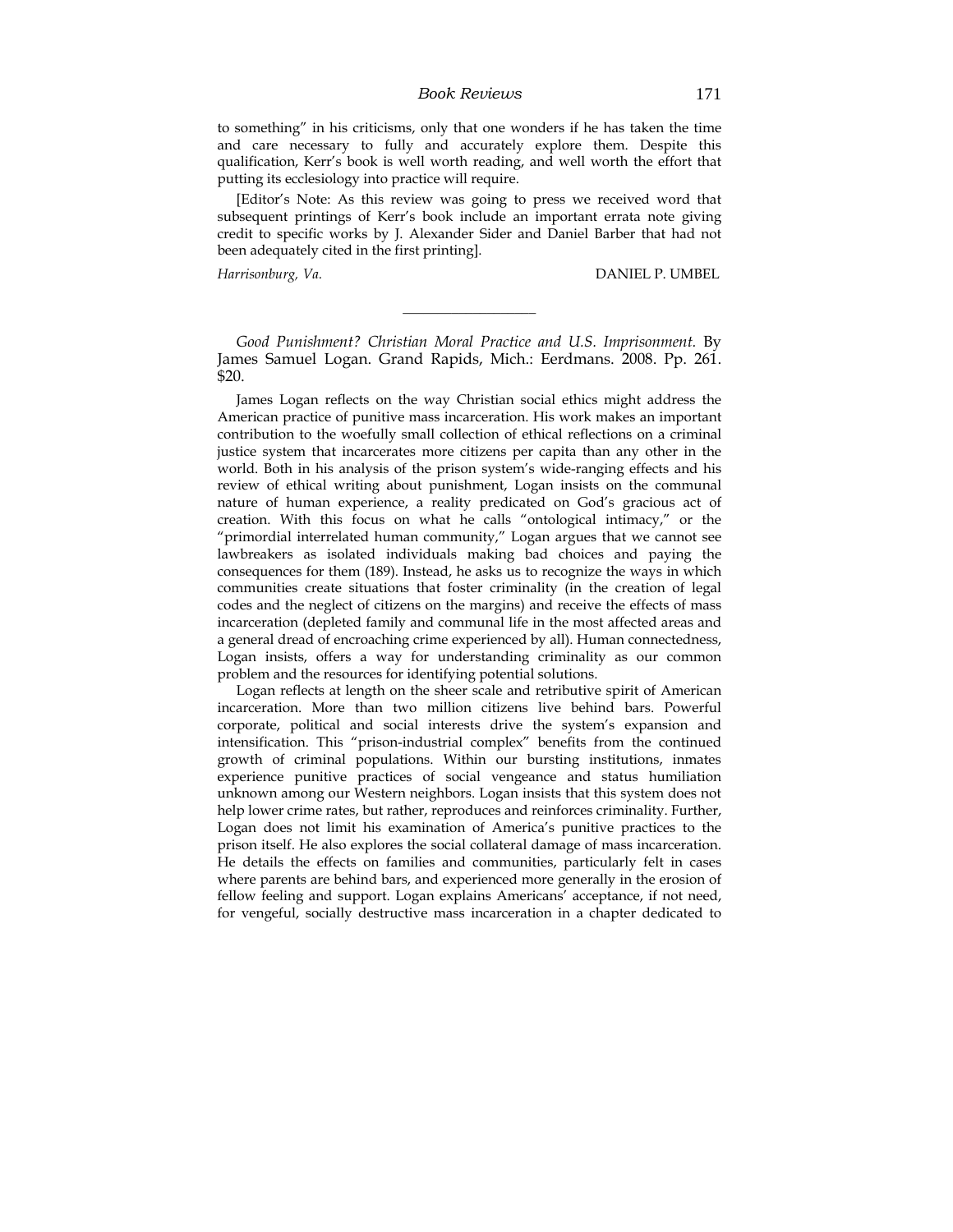exploring forms of social alienation that grip this nation. While "atomized" views of human separateness and "vulgar individualism" play a significant role, Logan focuses on the effects of racism in the creation and sustaining of the nation's massive prison network. Indeed, he argues, anti-black white racism contributes to the widespread association of blackness with criminality and Americans' disengagement with the prisons as a common problem because they are filled inordinately with African-American citizens. In sum, the prisons present problems for both the idealist and the pragmatist. They host shocking treatment of other human beings and they fail to make us any safer.

Logan's exploration of the brutality of American mass incarceration and the social alienations that contribute to it lead him to ask what Christian ethicists have had to say about the matter. But as Logan observes, there has been a "general lack of systematic and constructive critical investigation on the parts of Christian theologians and ethicists with regard to the social costs of imprisonment on such a large scale" (7). Logan looks to Stanley Hauerwas, as one scholar with a considerable public audience who has dedicated some of his work to exploring practices of punishment. Logan sets to work to "mine" several Hauerwas essays for their contribution to a Christian engagement with American prisons. The process is a fruitful one. Logan moves between Hauerwas essays focused on murder mysteries and Christian discipline, to historical memory and Martin Luther King Jr., to "construct" an ethic of punishment. Logan begins, as any reader of Hauerwas should, with the ethicist's firm grounding in the life of the church realized in a peaceable politics and the ontological intimacy implied by creation. For Hauerwas, the church lives out its witness in a world that forgets who God is and what God has done. Logan explores Hauerwas's affirmation that God forgives all sin and that Christians are equipped with nonviolent practices of penance and reconciliation to deal with offenses. Because God forgives us all, Christians have a means of identifying sin and calling sinners to re-connection with the community, while not requiring that offenses be forgotten by those who have been the harmed. Hauerwas calls this the work of "healing memories," the process by which Christians bind up communities broken by sin in a way that mirrors God's action in forgiveness and reconciliation with humanity. In Hauerwas, Logan finds rich resources for affirming human connection and dealing well with the ways in which humans hurt each other.

While Logan finds much to admire in Hauerwas's work, he argues that it has its limits. Indeed, he worries that Hauerwas's concern about creating good Christians who punish each other well overshadows any call to take this ethic into the wider world. Logan writes, "The salient challenge, then, is to begin to imagine the possible attitudinal, institutional, public policy, and social advocacy reforms that could emerge from Hauerwas's ethic of punishment were it brought to bear on the problem of imprisonment and its collateral social consequences" (203). Logan's impulse has surely been voiced by myriad others, usually in more shrill tones. But note the carefulness of his language. Logan asks us to "begin to imagine." He desires an ethic "brought to bear on the problem." To be sure, Logan expresses impatience with Hauerwas's reluctance to have Christians defined by the terms of liberal society. Yet Logan appears to sympathize with most of Hauerwas's basic claims about the graciousness of creation, God's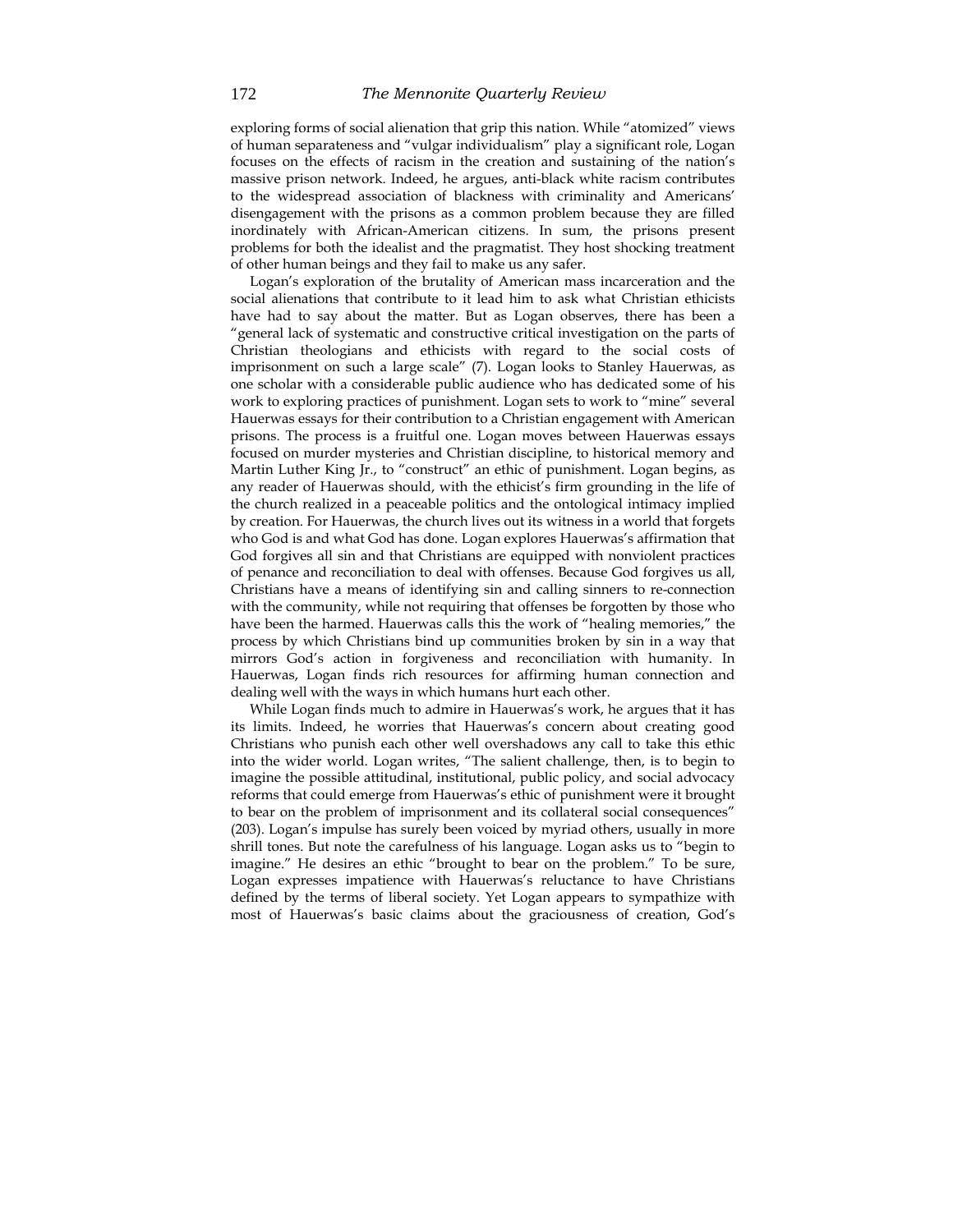### *Book Reviews* 173

forgiveness of sin and the importance of the church to be Christ's body in the world. The problem, then, is not one of substance but of degree. Logan calls Hauerwas to see that the Gospel is both against the world's evils, but also for the world's salvation. Hauerwas's ethic of punishment, then, is not to be hid under a bushel, but practiced in a way to bring God's restoring love to the world. Hauerwas, it seems, appreciates Logan's point. Responding to the book, Hauerwas writes, "Logan has done nothing less than provide an imaginative, constructive theological account of an alternate way to punish." We have, it appears, a dialogue in which the writers have listened to and learned from each other.

Finally, Logan offers concrete examples of what Christian ethical engagement with the prisons might look like. He points to work in restorative justice by a Mennonite, Howard Zehr, and to the radical activist Angela Davis's call for a decarceration movement. In both restorative justice practices and decarceration activism, Logan writes, citizens have imagined concrete alternatives—ones based in a politics of ontological intimacy—that resist mass incarceration and all its social consequences. In the end, I think, Hauerwas would support these alternatives. Nevertheless, he would also insist that until Christians begin dealing with their own offenses in a way that reflects God's forgiving love and call to redemption, they will prove unlikely candidates for participation in any broader movement to resist the prison and its evils.

Reading Logan's book might convince Christians of the gift they can live out within their own communities and then offer to a nation with a criminal justice system desperately in need of transformation. With this meditation on the state of American punishment, the continued power of racism to shape our collective life, and the possibilities inherent within a theology that affirms God's forgiving love, Logan has offered a wake-up call to the churches to reconsider their internal life and their witness to the society around them.

*College of Wooster* JENNIFER GRABER

*The Mill Grinds Fine: Collected Poems.* By Helen Wade Alderfer. Telford, Pa.: Cascadia Publishing House. Co-published with Herald Press. 2008. 135 pp. \$12.95.

\_\_\_\_\_\_\_\_\_\_\_\_\_\_\_\_

Born to a Mennonite farm family in Sterling, Illinois, Helen Wade Alderfer attended Goshen College and became a teacher, writer and editor who had a significant shaping presence in Mennonite publishing. Throughout these many transitions in her life, Alderfer also wrote poetry. *The Mill Grinds Fine* is the harvest of this gift. As Alderfer says in her succinct introduction to the volume, "Whatever life brought to me, I put between the stones, not knowing how fine the mill would grind."

Some of the volume's most memorable poems appear in the first two sections—"Childhood" and "Parents." The images of farm life, communion with nature, strict teachings, loving family, early loss and the power of survival will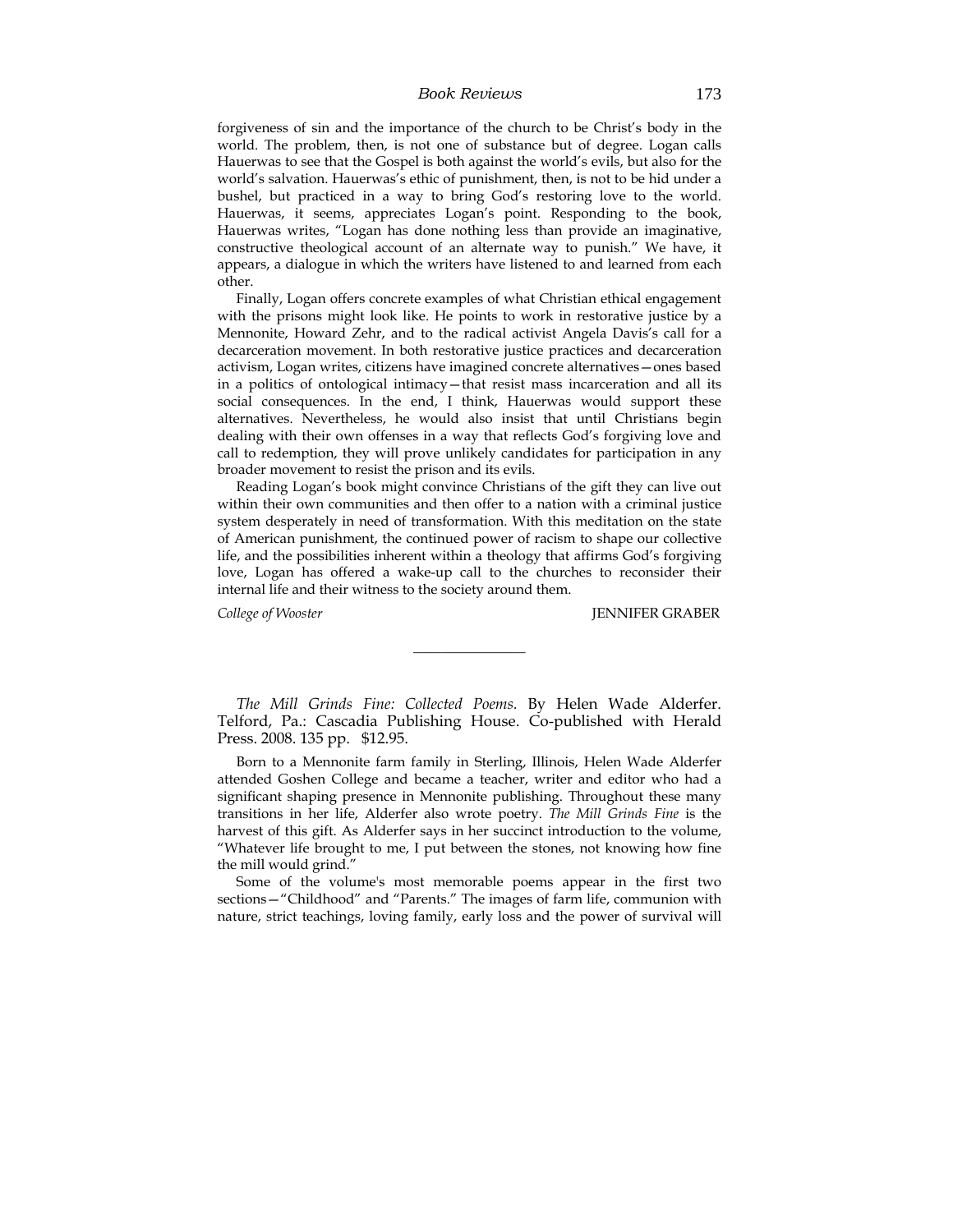strike a chord of recognition in readers from several generations, and provoke wonder in a generation that never experienced visits from tramps and gypsies and "The Watkins Man." Alderfer's keen wit keeps these scenes from lapsing into sentimentality. Her poem "We Had Dick" is a wonderful example of her gift for choosing specific, evocative imagery. Her spare, straightforward voice accurately captures the speech and thought of rural Mennonite life, but her presentation of the story reflects a dry wit distinctly her own:

Dick was old and slow and bony but he was what we had.

We begged Mother for a pony but she said, "You have Dick."

Dick, she tells us, is a horse with a history. He "pulled the buggy when father courted mother" and "brought Father seven miles to town to the lawyer's house/ where Mother kept house and cared for the invalid wife." But it is the fruit of such devoted love, finally, that thwarts the desire of Helen and her siblings for a lively pony:

 One November morning Aunt Lena called us for school. "Hurry," she said, "there is a surprise downstairs." Please God, I begged, let it be the pony. Dashing downstairs we found Grandmother Sitting on her low chair at the kitchen stove Holding a new baby—our brother. At that moment we knew we would never get a pony.

The enduring love of Mary Conrad and Clark Wade, Helen's parents, is woven into the texture of these poems about her childhood, making the abrupt loss of her father due to a farm accident all the more poignant. But it is Helen's mother, the young widow, who emerges as the heroine. In the manner of Julia Kasdorf's Aunt Bertha, whose presence permeates *Sleeping Preacher*, Alderfer's mother takes on the role of the writer's "foremother" in numerous poems. In "Our Mother the Writer" she honors her mother's Sunday afternoons of letter writing as a model of the writer's dedication and sacred time.

Although Alderfer's poems are permeated with an awareness of history, her homage to her ancestors is tempered with a seasoned awareness of the necessity of letting go. For instance, in "The Bird Nest" she asks, parenthetically, "Do daughters want to please their mothers as long as they live?" The poem is about anticipating her mother's arrival and making sure the children are in order; when they show up with a mud-covered bird nest, hoping to share their delight with her, she is dumbfounded. The poem ends, "I stood struck speechless/ Knowing I was about to fail a test." Alderfer wisely allows the reader to surmise which test she will fail—that of her mother's approval, or that of affirming her children's curiosity and delight in the natural world. On another level, her poem "Transformation Mennonites USA" is a generous letting go of the quarrels on points of doctrine that have splintered and weakened Mennonites as a denomination over the years.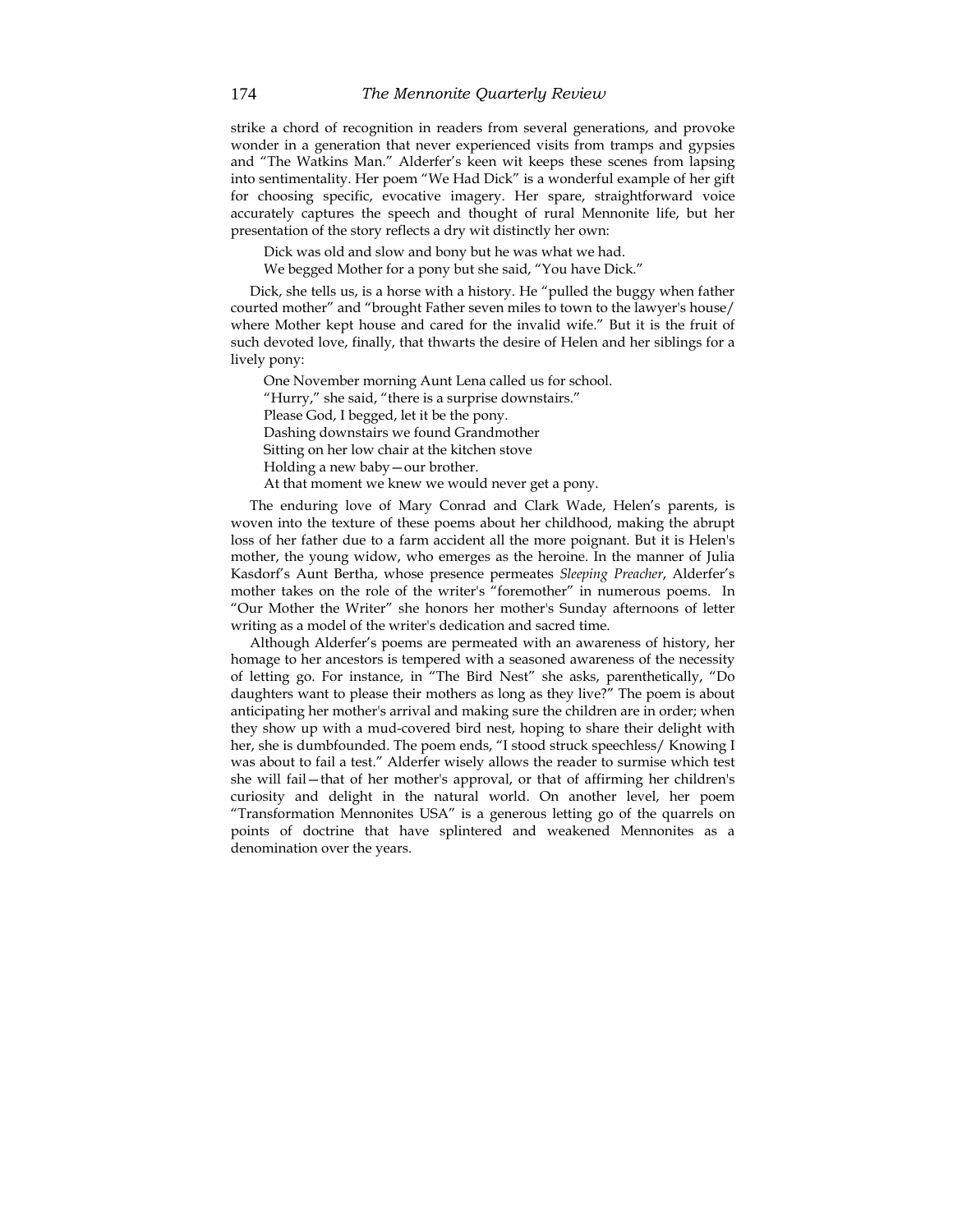| What will history write of this disparate people  |  |
|---------------------------------------------------|--|
| who lived through centuries of change             |  |
| sometimes displaced and sometimes martyred?       |  |
| That we became a people known for unity           |  |
| despite the differences that tugged               |  |
| and sometimes tore us apart?                      |  |
| That we forged new patterns of justice and peace? |  |
| That we lived with amazing grace?                 |  |

In Alderfer's view, finally, the only choice is the positive one, even though she does not sugarcoat or minimize the pain of loss that change can bring.

Although Alderfer did not adopt a rural lifestyle as an adult, nature is of central importance to her poems, and creates a thematic connection between the different phases of the life cycle addressed in her collection. The final section of the book, "Mortality," offers a reflection on the first garden in "Instructions to Adam and Eve." "Above all, tend well your inner garden./ This is where the true riches are," the poet's voice declares. As evidenced by her poetry, Alderfer has followed this instruction.

Alderfer's attitude towards suffering is an embrace of the whole of life in all of its complexity. "A Bitter End" is an elegy for a nest of baby robins torn apart by a hungry raccoon. A naturalist friend tells the poet, "Take your place in the rhythm of life and do not be bitter." This appears to be the poet's instructions to the reader, but not without acknowledging the pain: "I was not bitter, but I was very sad./ Now, remembering, I am still sad." But in another poem, "The Two-Cent Copper Coin," the poet fails to fall asleep by reciting the losses of her life. "Try remembering things you found," she instructs herself, and a poem is born.

The penultimate section of the book is devoted to a celebration of and eulogy for her long partnership with her husband, Edwin Stover Alderfer, echoing the happy portrait of marriage evoked by her description of her parents' briefer relationship. Even in the extremity of this loss, the poet is not without solace. In the introduction she remarks, "When my husband died, people offered many kind words. One person said, 'You still have poetry.' I thought it was a strange thing to say when I was not sure anything would help. But poetry was still there." Poetry also enables this strong, clear-eyed writer to articulate her thoughts on the final loss, that of aging, in such a way that we can enter the elegant and still joyful winter garden of her late years and find a companion.

*Goshen College* ANN HOSTETLER